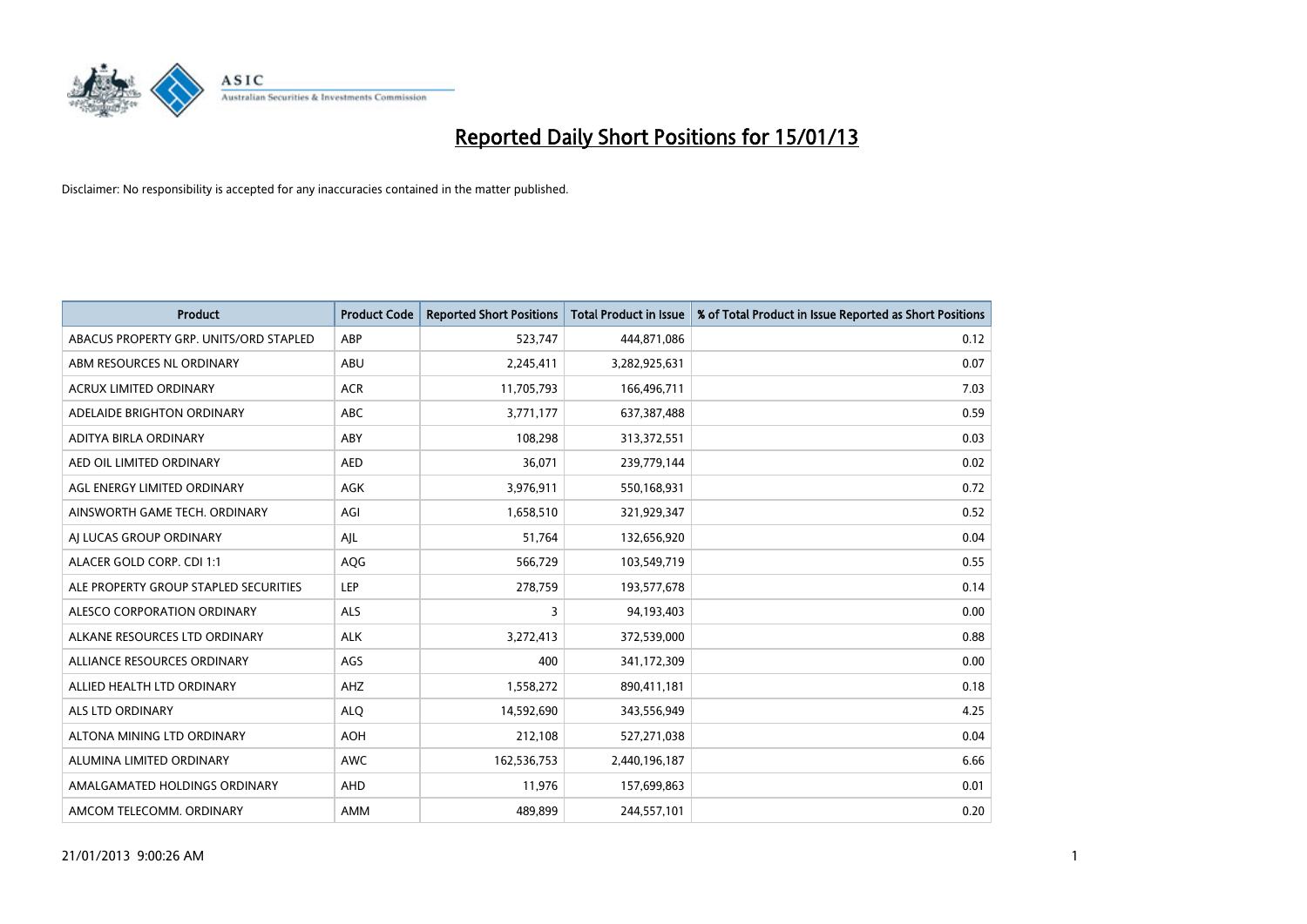

| <b>Product</b>                          | <b>Product Code</b> | <b>Reported Short Positions</b> | <b>Total Product in Issue</b> | % of Total Product in Issue Reported as Short Positions |
|-----------------------------------------|---------------------|---------------------------------|-------------------------------|---------------------------------------------------------|
| AMCOR LIMITED ORDINARY                  | <b>AMC</b>          | 3,266,058                       | 1,206,684,923                 | 0.27                                                    |
| AMP LIMITED ORDINARY                    | AMP                 | 9,732,562                       | 2,930,423,546                 | 0.33                                                    |
| AMPELLA MINING ORDINARY                 | <b>AMX</b>          | 3,786,220                       | 247,500,493                   | 1.53                                                    |
| ANGLOGOLD ASHANTI CDI 5:1               | AGG                 | 500                             | 89,207,765                    | 0.00                                                    |
| ANSELL LIMITED ORDINARY                 | <b>ANN</b>          | 3,551,436                       | 130,768,652                   | 2.72                                                    |
| ANTARES ENERGY LTD ORDINARY             | <b>AZZ</b>          | 553,610                         | 257,000,000                   | 0.22                                                    |
| ANZ BANKING GRP LTD ORDINARY            | <b>ANZ</b>          | 4,699,367                       | 2,743,588,302                 | 0.17                                                    |
| APA GROUP STAPLED SECURITIES            | <b>APA</b>          | 5,537,838                       | 827,350,325                   | 0.67                                                    |
| APN NEWS & MEDIA ORDINARY               | <b>APN</b>          | 20,881,482                      | 661,526,586                   | 3.16                                                    |
| AQUARIUS PLATINUM. ORDINARY             | <b>AOP</b>          | 13,457,548                      | 486,851,336                   | 2.76                                                    |
| AQUILA RESOURCES ORDINARY               | <b>AQA</b>          | 8,269,034                       | 411,804,442                   | 2.01                                                    |
| ARAFURA RESOURCE LTD ORDINARY           | <b>ARU</b>          | 407,688                         | 441,270,644                   | 0.09                                                    |
| ARB CORPORATION ORDINARY                | <b>ARP</b>          | 80,346                          | 72,481,302                    | 0.11                                                    |
| ARDENT LEISURE GROUP STAPLED SECURITIES | AAD                 | 1,948,499                       | 397,774,513                   | 0.49                                                    |
| ARGO INVESTMENTS ORDINARY               | <b>ARG</b>          | 303                             | 628,781,353                   | 0.00                                                    |
| ARISTOCRAT LEISURE ORDINARY             | ALL                 | 13,290,827                      | 551,418,047                   | 2.41                                                    |
| ARRIUM LTD ORDINARY                     | ARI                 | 16,676,608                      | 1,351,527,328                 | 1.23                                                    |
| ASCIANO LIMITED ORDINARY                | <b>AIO</b>          | 6,178,122                       | 975,385,664                   | 0.63                                                    |
| ASG GROUP LIMITED ORDINARY              | <b>ASZ</b>          | 1,572,172                       | 206,720,839                   | 0.76                                                    |
| ASIA PACIFIC DATA 61C PAID, 39C UNPAID  | <b>AIDCA</b>        | 150,000                         | 115,000,100                   | 0.13                                                    |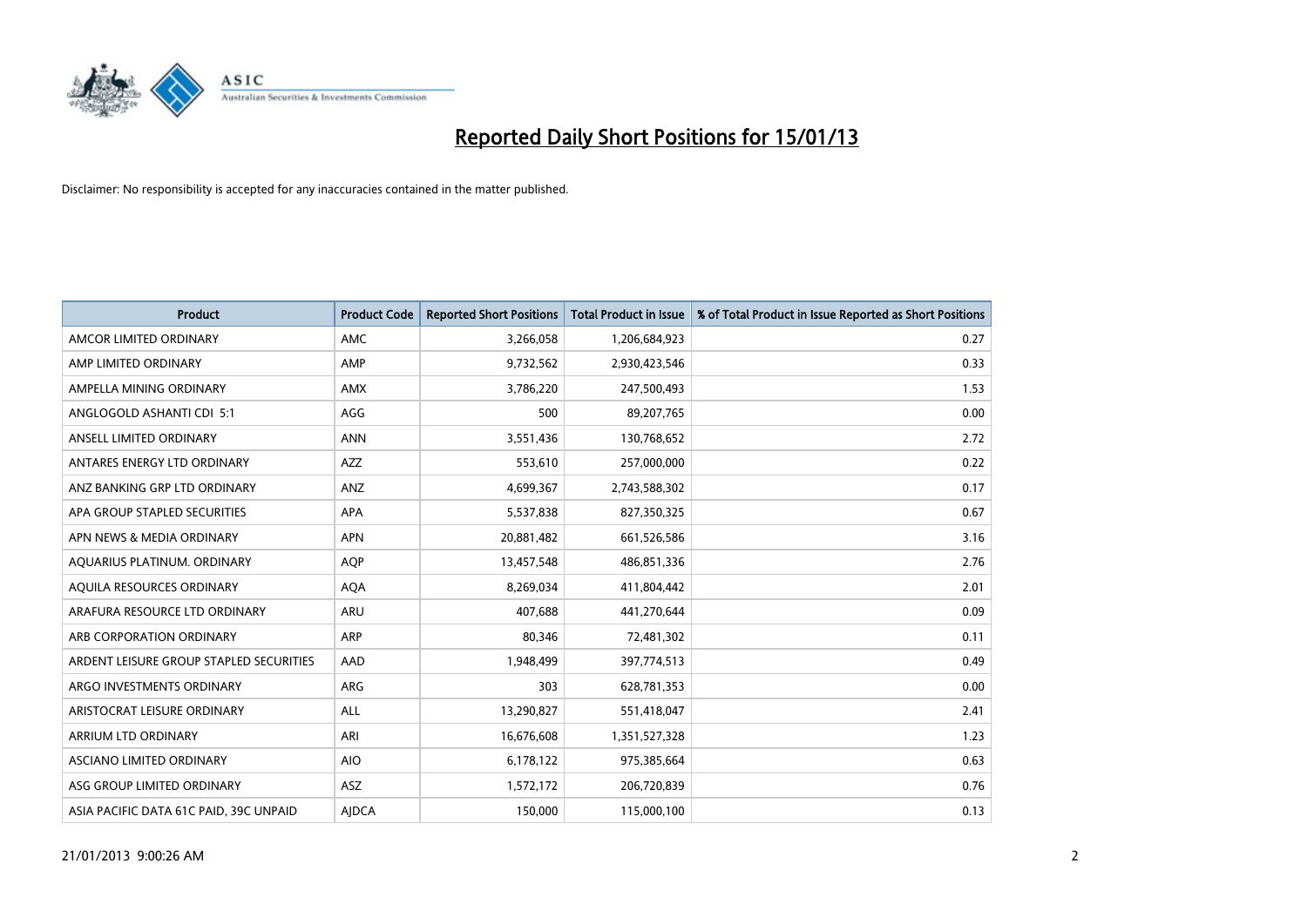

| <b>Product</b>                              | <b>Product Code</b> | <b>Reported Short Positions</b> | <b>Total Product in Issue</b> | % of Total Product in Issue Reported as Short Positions |
|---------------------------------------------|---------------------|---------------------------------|-------------------------------|---------------------------------------------------------|
| ASPEN GROUP ORD/UNITS STAPLED               | <b>APZ</b>          | 59,698                          | 1,197,188,521                 | 0.00                                                    |
| ASPIRE MINING LTD ORDINARY                  | <b>AKM</b>          | 34,557                          | 620,594,556                   | 0.01                                                    |
| ASTRO JAP PROP GROUP STAPLED SECURITIES     | AJA                 | 1,132                           | 58,445,002                    | 0.00                                                    |
| ASX LIMITED ORDINARY                        | ASX                 | 4,290,624                       | 175,136,729                   | 2.45                                                    |
| ATLAS IRON LIMITED ORDINARY                 | AGO                 | 6,666,933                       | 909,718,409                   | 0.73                                                    |
| AURIZON HOLDINGS LTD ORDINARY               | <b>AZI</b>          | 15,142,678                      | 2,137,284,503                 | 0.71                                                    |
| AURORA OIL & GAS ORDINARY                   | <b>AUT</b>          | 8,176,667                       | 447,885,778                   | 1.83                                                    |
| AUSDRILL LIMITED ORDINARY                   | ASL                 | 5,477,153                       | 309,451,963                   | 1.77                                                    |
| AUSENCO LIMITED ORDINARY                    | AAX                 | 584,947                         | 123,527,574                   | 0.47                                                    |
| <b>AUSTAL LIMITED ORDINARY</b>              | ASB                 | 2,992,898                       | 346,007,639                   | 0.86                                                    |
| AUSTIN ENGINEERING ORDINARY                 | ANG                 | 449,385                         | 72,314,403                    | 0.62                                                    |
| <b>AUSTRALAND PROPERTY STAPLED SECURITY</b> | <b>ALZ</b>          | 520,228                         | 576,846,597                   | 0.09                                                    |
| AUSTRALIAN AGRICULT. ORDINARY               | AAC                 | 650,166                         | 312,905,085                   | 0.21                                                    |
| AUSTRALIAN INFRASTR. UNITS/ORDINARY         | <b>AIX</b>          | 788,897                         | 620,733,944                   | 0.13                                                    |
| AUSTRALIAN PHARM, ORDINARY                  | API                 | 288,107                         | 488,115,883                   | 0.06                                                    |
| AUTOMOTIVE HOLDINGS ORDINARY                | AHE                 | 6,256                           | 260,579,682                   | 0.00                                                    |
| AVIENNINGS LIMITED ORDINARY                 | AVI                 | 175,000                         | 274,588,694                   | 0.06                                                    |
| AWE LIMITED ORDINARY                        | <b>AWE</b>          | 4,518,157                       | 522,116,985                   | 0.87                                                    |
| AZIMUTH RES LTD ORDINARY                    | <b>AZH</b>          | 1,189,793                       | 430,626,680                   | 0.28                                                    |
| <b>BANDANNA ENERGY ORDINARY</b>             | <b>BND</b>          | 15,466,449                      | 528,481,199                   | 2.93                                                    |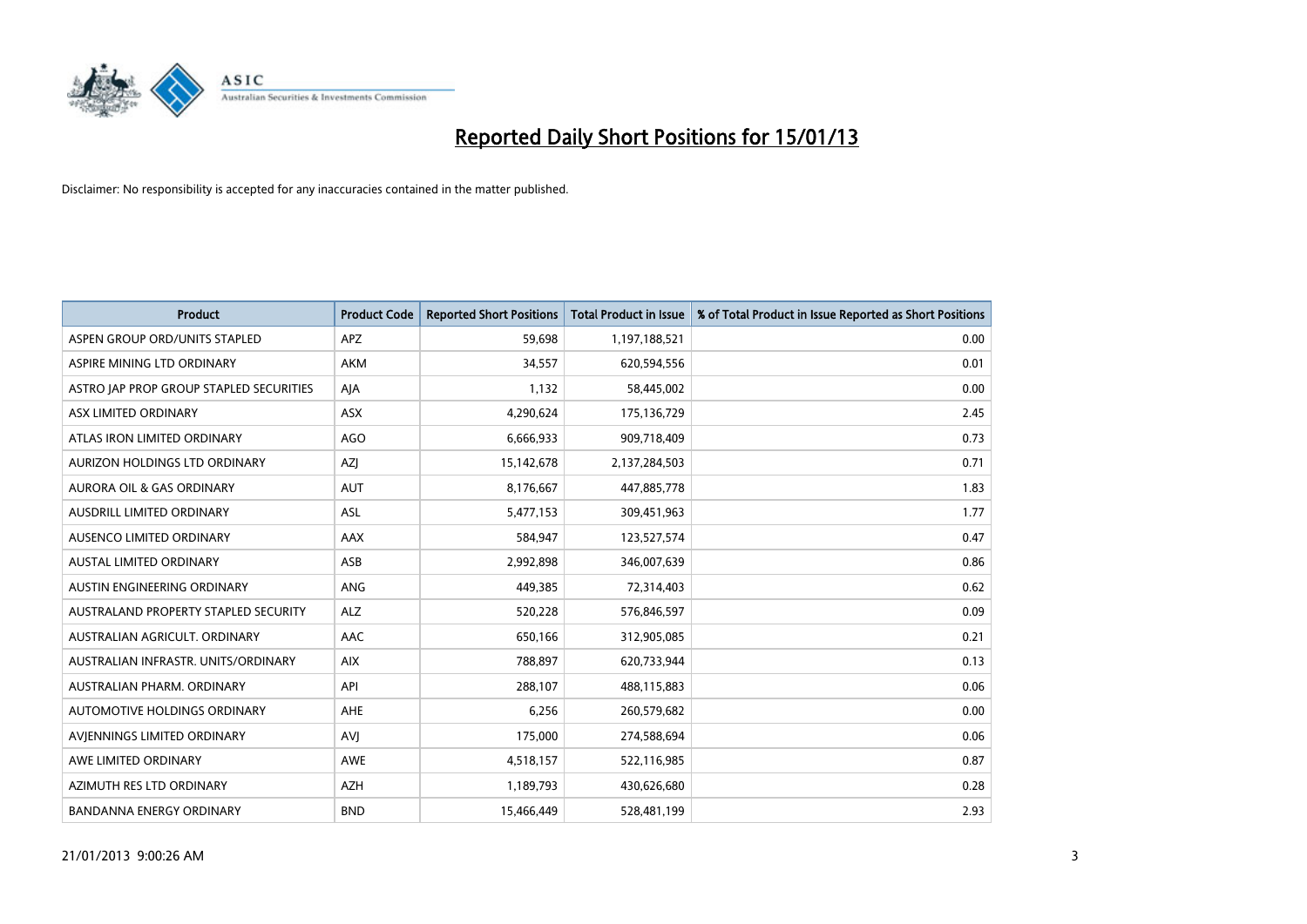

| <b>Product</b>                       | <b>Product Code</b> | <b>Reported Short Positions</b> | <b>Total Product in Issue</b> | % of Total Product in Issue Reported as Short Positions |
|--------------------------------------|---------------------|---------------------------------|-------------------------------|---------------------------------------------------------|
| BANK OF QUEENSLAND. ORDINARY         | <b>BOO</b>          | 6,904,007                       | 312,878,919                   | 2.21                                                    |
| <b>BASE RES LIMITED ORDINARY</b>     | <b>BSE</b>          | 452,770                         | 560,440,029                   | 0.08                                                    |
| <b>BATHURST RESOURCES ORDINARY</b>   | <b>BTU</b>          | 39,803,145                      | 697,247,997                   | 5.71                                                    |
| <b>BC IRON LIMITED ORDINARY</b>      | <b>BCI</b>          | 818,151                         | 119,440,150                   | 0.68                                                    |
| BEACH ENERGY LIMITED ORDINARY        | <b>BPT</b>          | 23,809,619                      | 1,263,677,572                 | 1.88                                                    |
| BEADELL RESOURCE LTD ORDINARY        | <b>BDR</b>          | 11,479,059                      | 742,204,752                   | 1.55                                                    |
| BENDIGO AND ADELAIDE ORDINARY        | <b>BEN</b>          | 9,162,721                       | 402,426,835                   | 2.28                                                    |
| BERKELEY RESOURCES ORDINARY          | <b>BKY</b>          | 179,585                         | 179,393,273                   | 0.10                                                    |
| <b>BHP BILLITON LIMITED ORDINARY</b> | <b>BHP</b>          | 7,948,709                       | 3,211,691,105                 | 0.25                                                    |
| <b>BILLABONG ORDINARY</b>            | <b>BBG</b>          | 7,102,959                       | 478,944,292                   | 1.48                                                    |
| BLACKMORES LIMITED ORDINARY          | <b>BKL</b>          | 2,080                           | 16,909,231                    | 0.01                                                    |
| <b>BLACKTHORN RESOURCES ORDINARY</b> | <b>BTR</b>          | 274,017                         | 164,285,950                   | 0.17                                                    |
| BLUESCOPE STEEL LTD ORDINARY         | <b>BSL</b>          | 1,089,803                       | 558,243,305                   | 0.20                                                    |
| <b>BOART LONGYEAR ORDINARY</b>       | <b>BLY</b>          | 4,422,765                       | 461,163,412                   | 0.96                                                    |
| BORAL LIMITED, ORDINARY              | <b>BLD</b>          | 38,721,791                      | 766,235,816                   | 5.05                                                    |
| <b>BOUGAINVILLE COPPER ORDINARY</b>  | <b>BOC</b>          |                                 | 401,062,500                   | 0.00                                                    |
| <b>BRADKEN LIMITED ORDINARY</b>      | <b>BKN</b>          | 12,189,241                      | 169,240,662                   | 7.20                                                    |
| <b>BRAMBLES LIMITED ORDINARY</b>     | <b>BXB</b>          | 6,269,022                       | 1,556,595,256                 | 0.40                                                    |
| <b>BREVILLE GROUP LTD ORDINARY</b>   | <b>BRG</b>          | 483,824                         | 130,095,322                   | 0.37                                                    |
| BRICKWORKS LIMITED ORDINARY          | <b>BKW</b>          | 56,654                          | 147,818,132                   | 0.04                                                    |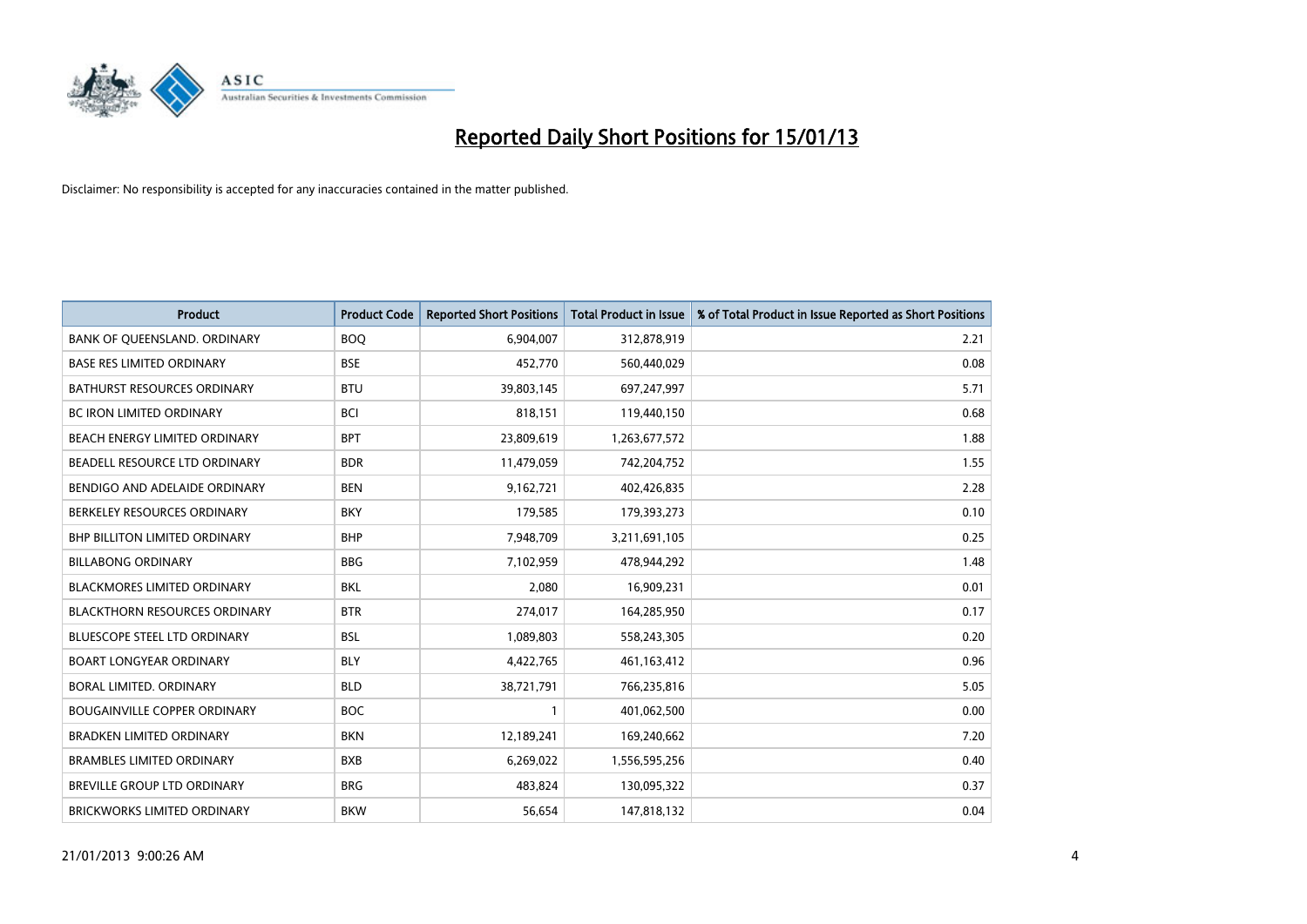

| <b>Product</b>                          | <b>Product Code</b> | <b>Reported Short Positions</b> | <b>Total Product in Issue</b> | % of Total Product in Issue Reported as Short Positions |
|-----------------------------------------|---------------------|---------------------------------|-------------------------------|---------------------------------------------------------|
| <b>BROCKMAN MINING LTD ORDINARY</b>     | <b>BCK</b>          | 91,872                          | 7,414,338,229                 | 0.00                                                    |
| BT INVESTMENT MNGMNT ORDINARY           | <b>BTT</b>          | 31,626                          | 274,214,460                   | 0.01                                                    |
| <b>BUCCANEER ENERGY LTD ORDINARY</b>    | <b>BCC</b>          | 1,000,000                       | 1,519,445,371                 | 0.07                                                    |
| <b>BURU ENERGY ORDINARY</b>             | <b>BRU</b>          | 13,778,592                      | 273,769,554                   | 5.03                                                    |
| <b>BWP TRUST ORDINARY UNITS</b>         | <b>BWP</b>          | 3,399,553                       | 533,645,790                   | 0.64                                                    |
| CABCHARGE AUSTRALIA ORDINARY            | CAB                 | 6,012,801                       | 120,430,683                   | 4.99                                                    |
| <b>CALIBRE GROUP LTD ORDINARY</b>       | <b>CGH</b>          | 513,535                         | 307,378,401                   | 0.17                                                    |
| CALTEX AUSTRALIA ORDINARY               | <b>CTX</b>          | 4,549,859                       | 270,000,000                   | 1.69                                                    |
| CAPE LAMBERT RES LTD ORDINARY           | <b>CFE</b>          | 741.010                         | 689,108,792                   | 0.11                                                    |
| CARABELLA RES LTD ORDINARY              | <b>CLR</b>          | 53,326                          | 152,361,547                   | 0.03                                                    |
| <b>CARBON ENERGY ORDINARY</b>           | <b>CNX</b>          | 48,071                          | 779,807,322                   | 0.01                                                    |
| <b>CARDNO LIMITED ORDINARY</b>          | CDD                 | 5,788,315                       | 141,133,512                   | 4.10                                                    |
| CARNARVON PETROLEUM ORDINARY            | <b>CVN</b>          | 1,122,063                       | 937,257,700                   | 0.12                                                    |
| CARSALES.COM LTD ORDINARY               | <b>CRZ</b>          | 5,778,130                       | 235,768,495                   | 2.45                                                    |
| CEDAR WOODS PROP. ORDINARY              | <b>CWP</b>          | 5,002                           | 73,047,793                    | 0.01                                                    |
| CENTRAL PETROLEUM ORDINARY              | <b>CTP</b>          | 676,268                         | 1,386,978,365                 | 0.05                                                    |
| CENTRO RETAIL AUST ORD/UNIT STAPLED SEC | <b>CRF</b>          | 5,784,981                       | 1,427,391,696                 | 0.41                                                    |
| <b>CERAMIC FUEL CELLS ORDINARY</b>      | <b>CFU</b>          | 390                             | 1,559,231,320                 | 0.00                                                    |
| CFS RETAIL TRUST GRP STAPLED SECURITIES | <b>CFX</b>          | 36,714,807                      | 2,828,495,659                 | 1.30                                                    |
| CHALLENGER DIV.PRO. STAPLED UNITS       | CDI                 | 60,600                          | 214,101,013                   | 0.03                                                    |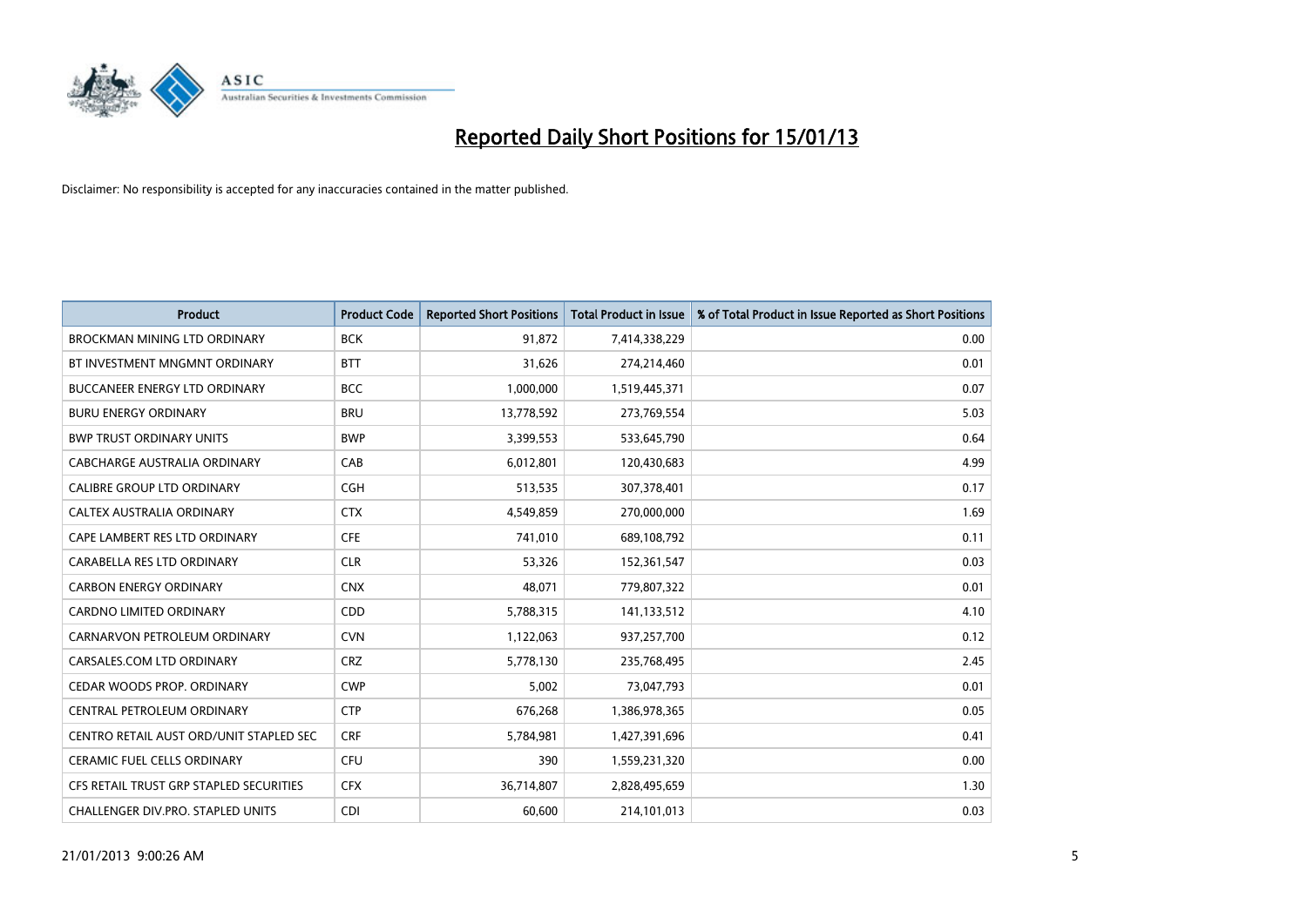

| <b>Product</b>                          | <b>Product Code</b> | <b>Reported Short Positions</b> | <b>Total Product in Issue</b> | % of Total Product in Issue Reported as Short Positions |
|-----------------------------------------|---------------------|---------------------------------|-------------------------------|---------------------------------------------------------|
| <b>CHALLENGER LIMITED ORDINARY</b>      | <b>CGF</b>          | 3,774,430                       | 539,090,985                   | 0.70                                                    |
| CHARTER HALL GROUP STAPLED US PROHIBIT. | <b>CHC</b>          | 409,746                         | 298,860,383                   | 0.14                                                    |
| <b>CHARTER HALL RETAIL UNITS</b>        | <b>COR</b>          | 860,419                         | 334,098,571                   | 0.26                                                    |
| <b>CHORUS LIMITED ORDINARY</b>          | <b>CNU</b>          | 482,345                         | 385,082,123                   | 0.13                                                    |
| CITIGOLD CORP LTD ORDINARY              | <b>CTO</b>          | 1,433,288                       | 1,352,907,765                 | 0.11                                                    |
| <b>CLOUGH LIMITED ORDINARY</b>          | <b>CLO</b>          | 80,236                          | 775,364,839                   | 0.01                                                    |
| <b>CNPR GRP UNITS/ORD STAPLED</b>       | <b>CNP</b>          | 2,537                           | 972,414,514                   | 0.00                                                    |
| COAL OF AFRICA LTD ORDINARY             | <b>CZA</b>          | 67,650                          | 800,951,034                   | 0.01                                                    |
| <b>COALSPUR MINES LTD ORDINARY</b>      | <b>CPL</b>          | 13,300,145                      | 633,521,235                   | 2.10                                                    |
| COCA-COLA AMATIL ORDINARY               | <b>CCL</b>          | 4,467,084                       | 762,133,414                   | 0.59                                                    |
| COCHLEAR LIMITED ORDINARY               | <b>COH</b>          | 4,719,502                       | 57,026,689                    | 8.28                                                    |
| COCKATOO COAL ORDINARY                  | <b>COK</b>          | 13,998,413                      | 1,016,746,908                 | 1.38                                                    |
| <b>CODAN LIMITED ORDINARY</b>           | <b>CDA</b>          | 13,900                          | 176,862,573                   | 0.01                                                    |
| <b>COFFEY INTERNATIONAL ORDINARY</b>    | <b>COF</b>          | 647                             | 255,833,165                   | 0.00                                                    |
| <b>COLLINS FOODS LTD ORDINARY</b>       | <b>CKF</b>          | 321,426                         | 93,000,003                    | 0.35                                                    |
| COMMONWEALTH BANK, ORDINARY             | <b>CBA</b>          | 12,925,826                      | 1,609,180,841                 | 0.80                                                    |
| <b>COMMONWEALTH PROP ORDINARY UNITS</b> | <b>CPA</b>          | 14,635,305                      | 2,347,003,413                 | 0.62                                                    |
| <b>COMPASS RESOURCES ORDINARY</b>       | <b>CMR</b>          | 7,472                           | 1,403,744,100                 | 0.00                                                    |
| COMPUTERSHARE LTD ORDINARY              | <b>CPU</b>          | 13,412,709                      | 555,664,059                   | 2.41                                                    |
| CONTINENTAL COAL LTD ORDINARY           | CCC                 | 983                             | 473,061,772                   | 0.00                                                    |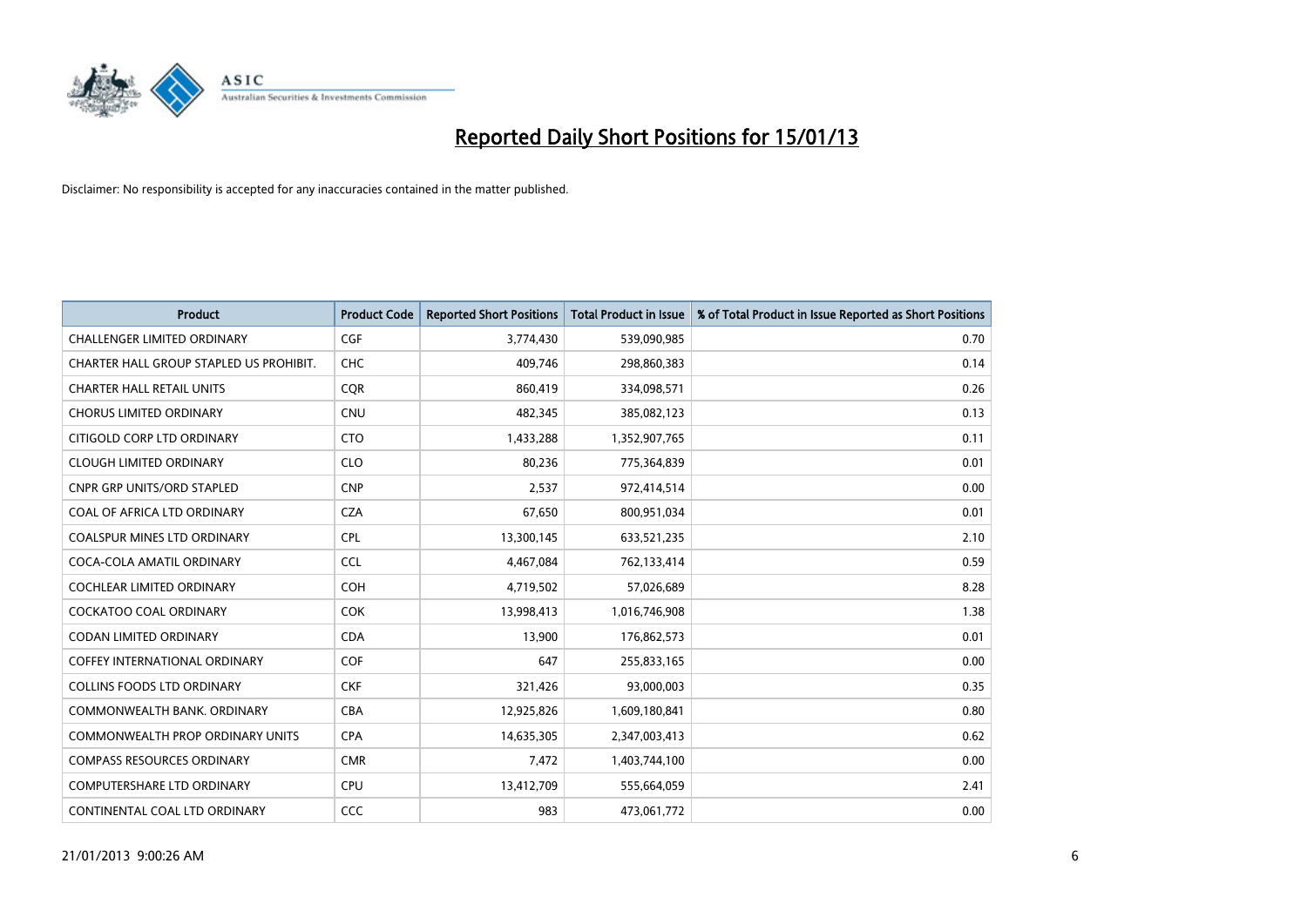

| <b>Product</b>                          | <b>Product Code</b> | <b>Reported Short Positions</b> | <b>Total Product in Issue</b> | % of Total Product in Issue Reported as Short Positions |
|-----------------------------------------|---------------------|---------------------------------|-------------------------------|---------------------------------------------------------|
| <b>COOPER ENERGY LTD ORDINARY</b>       | <b>COE</b>          | 204,917                         | 329,034,654                   | 0.06                                                    |
| <b>CORP TRAVEL LIMITED ORDINARY</b>     | <b>CTD</b>          | 134,863                         | 74,971,020                    | 0.18                                                    |
| <b>CREDIT CORP GROUP ORDINARY</b>       | <b>CCP</b>          | 27,084                          | 45,932,899                    | 0.06                                                    |
| <b>CROMWELL PROP STAPLED SECURITIES</b> | <b>CMW</b>          | 294,590                         | 1,407,704,638                 | 0.02                                                    |
| <b>CROWN LIMITED ORDINARY</b>           | <b>CWN</b>          | 7,517,308                       | 728,394,185                   | 1.03                                                    |
| <b>CSG LIMITED ORDINARY</b>             | CSV                 | 551,217                         | 278,394,845                   | 0.20                                                    |
| <b>CSL LIMITED ORDINARY</b>             | <b>CSL</b>          | 2,216,131                       | 498,756,024                   | 0.44                                                    |
| <b>CSR LIMITED ORDINARY</b>             | <b>CSR</b>          | 42,212,806                      | 506,000,315                   | 8.34                                                    |
| <b>CUDECO LIMITED ORDINARY</b>          | CDU                 | 5,309,378                       | 188,943,961                   | 2.81                                                    |
| DART ENERGY LTD ORDINARY                | <b>DTE</b>          | 15,599,802                      | 878,168,388                   | 1.78                                                    |
| DATA#3 LIMITED ORDINARY                 | <b>DTL</b>          | 2,922                           | 153,974,950                   | 0.00                                                    |
| DAVID JONES LIMITED ORDINARY            | <b>DIS</b>          | 60,663,036                      | 531,788,775                   | 11.41                                                   |
| <b>DECMIL GROUP LIMITED ORDINARY</b>    | <b>DCG</b>          | 952,545                         | 168,203,219                   | 0.57                                                    |
| DEXUS PROPERTY GROUP STAPLED UNITS      | <b>DXS</b>          | 11,331,563                      | 4,839,024,176                 | 0.23                                                    |
| DISCOVERY METALS LTD ORDINARY           | <b>DML</b>          | 2,174,527                       | 486,986,451                   | 0.45                                                    |
| DOMINO PIZZA ENTERPR ORDINARY           | <b>DMP</b>          | 63,571                          | 70,192,674                    | 0.09                                                    |
| DORAY MINERALS LTD ORDINARY             | <b>DRM</b>          | 130,104                         | 139,200,101                   | 0.09                                                    |
| DOWNER EDI LIMITED ORDINARY             | <b>DOW</b>          | 5,494,813                       | 429,100,296                   | 1.28                                                    |
| DRILLSEARCH ENERGY ORDINARY             | <b>DLS</b>          | 1,533,082                       | 427,353,371                   | 0.36                                                    |
| DUET GROUP STAPLED US PROHIBIT.         | <b>DUE</b>          | 4,199,029                       | 1,158,216,750                 | 0.36                                                    |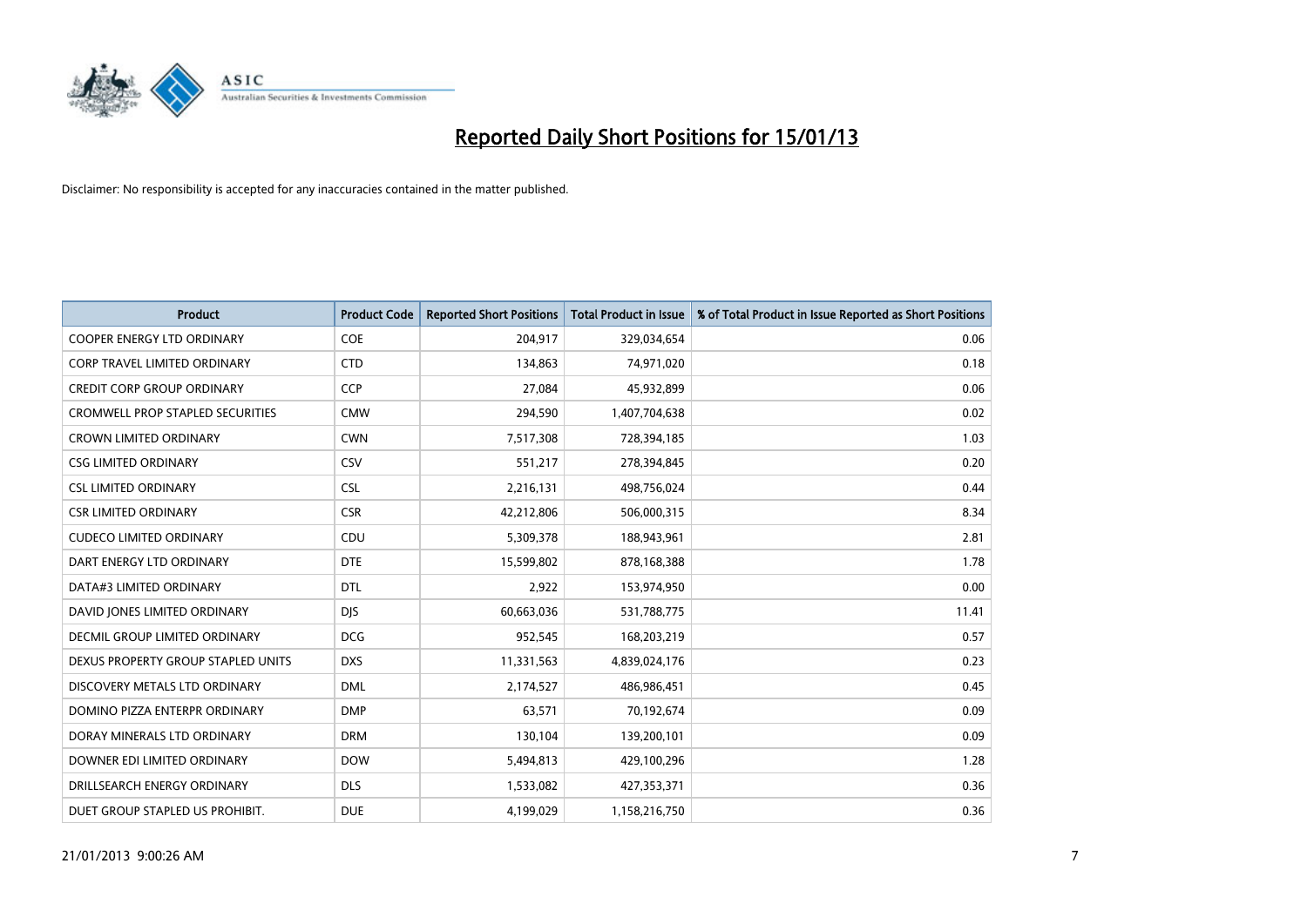

| <b>Product</b>                        | <b>Product Code</b> | <b>Reported Short Positions</b> | <b>Total Product in Issue</b> | % of Total Product in Issue Reported as Short Positions |
|---------------------------------------|---------------------|---------------------------------|-------------------------------|---------------------------------------------------------|
| DULUXGROUP LIMITED ORDINARY           | <b>DLX</b>          | 8,649,669                       | 374,507,181                   | 2.31                                                    |
| DWS LTD ORDINARY                      | <b>DWS</b>          | 101,719                         | 132,362,763                   | 0.08                                                    |
| ECHO ENTERTAINMENT ORDINARY           | <b>EGP</b>          | 10,355,323                      | 825,672,730                   | 1.25                                                    |
| ELDERS LIMITED ORDINARY               | <b>ELD</b>          | 18,991,118                      | 448,598,480                   | 4.23                                                    |
| ELEMENTAL MINERALS ORDINARY           | <b>ELM</b>          | 32,769                          | 288,587,228                   | 0.01                                                    |
| ELEMENTOS LIMITED ORDINARY            | <b>ELT</b>          | 16                              | 148,352,638                   | 0.00                                                    |
| <b>EMECO HOLDINGS ORDINARY</b>        | <b>EHL</b>          | 6,641,717                       | 599,675,707                   | 1.11                                                    |
| <b>ENDEAVOUR MIN CORP CDI 1:1</b>     | <b>EVR</b>          | 112,509                         | 128,051,824                   | 0.09                                                    |
| <b>ENERGY RESOURCES ORDINARY 'A'</b>  | <b>ERA</b>          | 6,897,480                       | 517,725,062                   | 1.33                                                    |
| <b>ENERGY WORLD CORPOR, ORDINARY</b>  | <b>EWC</b>          | 18,321,790                      | 1,734,166,672                 | 1.06                                                    |
| <b>ENVESTRA LIMITED ORDINARY</b>      | <b>ENV</b>          | 9,059,367                       | 1,603,333,497                 | 0.57                                                    |
| EQUATORIAL RES LTD ORDINARY           | <b>EQX</b>          | 117,464                         | 117,235,353                   | 0.10                                                    |
| EVOLUTION MINING LTD ORDINARY         | <b>EVN</b>          | 3,834,779                       | 708,092,989                   | 0.54                                                    |
| FAIRFAX MEDIA LTD ORDINARY            | <b>FXI</b>          | 361,324,855                     | 2,351,955,725                 | 15.36                                                   |
| <b>FAR LTD ORDINARY</b>               | <b>FAR</b>          | 21,000,000                      | 2,499,846,742                 | 0.84                                                    |
| FISHER & PAYKEL H. ORDINARY           | <b>FPH</b>          | 40,001                          | 542,612,236                   | 0.01                                                    |
| FKP PROPERTY GROUP STAPLED SECURITIES | <b>FKP</b>          | 6,692,228                       | 321,578,705                   | 2.08                                                    |
| FLEETWOOD CORP ORDINARY               | <b>FWD</b>          | 3,040,514                       | 60,033,258                    | 5.06                                                    |
| FLETCHER BUILDING ORDINARY            | <b>FBU</b>          | 6,703,953                       | 684,793,538                   | 0.98                                                    |
| FLEXIGROUP LIMITED ORDINARY           | <b>FXL</b>          | 470,588                         | 287,469,669                   | 0.16                                                    |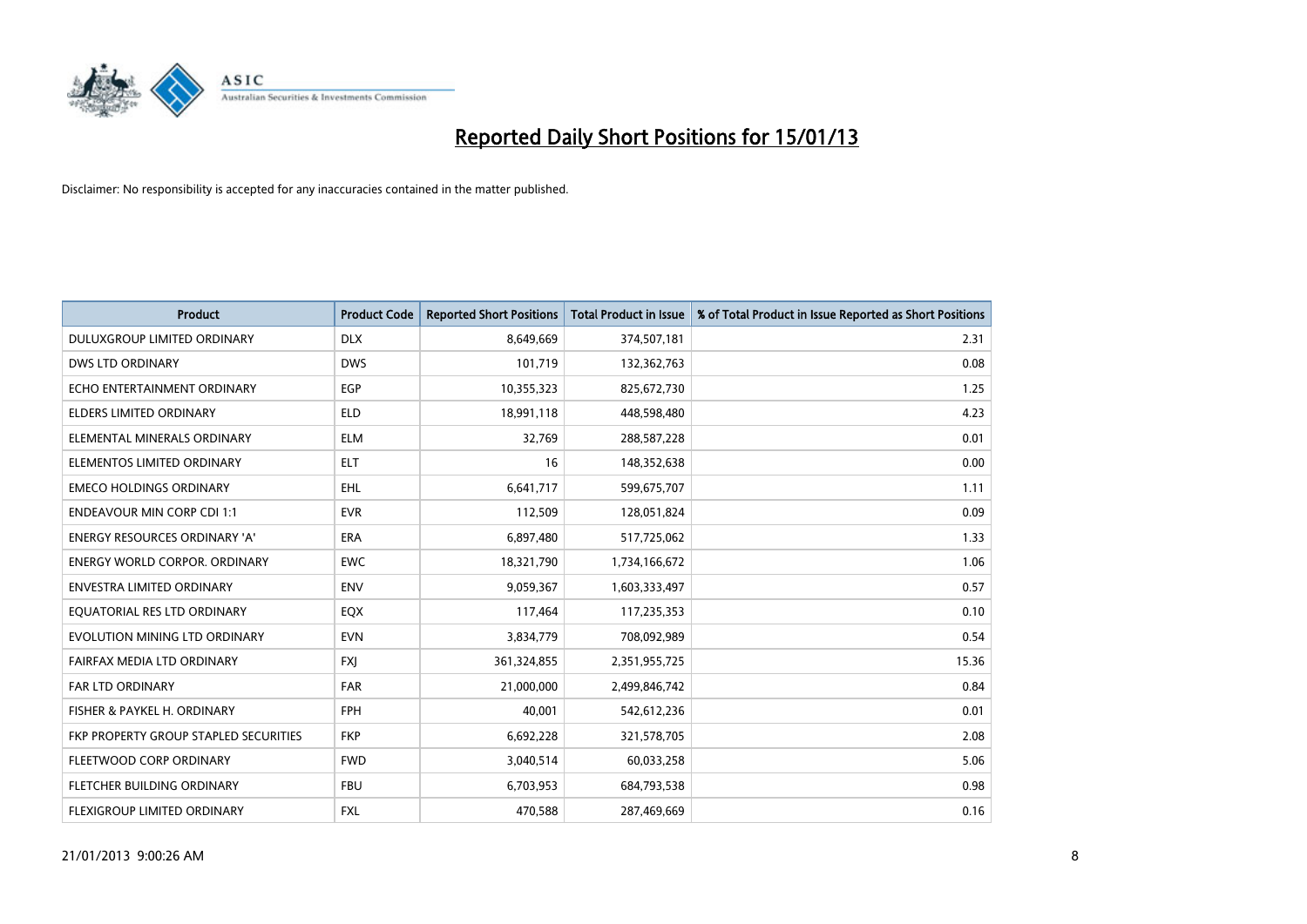

| <b>Product</b>                            | <b>Product Code</b> | <b>Reported Short Positions</b> | <b>Total Product in Issue</b> | % of Total Product in Issue Reported as Short Positions |
|-------------------------------------------|---------------------|---------------------------------|-------------------------------|---------------------------------------------------------|
| <b>FLIGHT CENTRE ORDINARY</b>             | <b>FLT</b>          | 13,070,471                      | 100,165,616                   | 13.05                                                   |
| FLINDERS MINES LTD ORDINARY               | <b>FMS</b>          | 1,480,948                       | 1,821,300,404                 | 0.08                                                    |
| <b>FOCUS MINERALS LTD ORDINARY</b>        | <b>FML</b>          | 3,799,217                       | 8,822,771,352                 | 0.04                                                    |
| FONTERRA SHARE FUND ORDINARY UNITS        | <b>FSF</b>          | 23,312                          | 95,592,485                    | 0.02                                                    |
| <b>FORGE GROUP LIMITED ORDINARY</b>       | FGE                 | 94,988                          | 86,169,014                    | 0.11                                                    |
| FORTESCUE METALS GRP ORDINARY             | <b>FMG</b>          | 176,205,507                     | 3,113,798,659                 | 5.66                                                    |
| <b>G.U.D. HOLDINGS ORDINARY</b>           | GUD                 | 1,665,360                       | 71,341,319                    | 2.33                                                    |
| <b>G8 EDUCATION LIMITED ORDINARY</b>      | <b>GEM</b>          | 527,886                         | 246,802,417                   | 0.21                                                    |
| <b>GALAXY RESOURCES ORDINARY</b>          | <b>GXY</b>          | 3,214,126                       | 560,357,421                   | 0.57                                                    |
| <b>GENETIC TECHNOLOGIES ORDINARY</b>      | <b>GTG</b>          | 647,100                         | 474,971,819                   | 0.14                                                    |
| <b>GEODYNAMICS LIMITED ORDINARY</b>       | GDY                 | 850                             | 406,452,608                   | 0.00                                                    |
| <b>GINDALBIE METALS LTD ORDINARY</b>      | <b>GBG</b>          | 28,427,620                      | 1,404,350,200                 | 2.02                                                    |
| <b>GOODMAN FIELDER, ORDINARY</b>          | GFF                 | 24,136,075                      | 1,955,559,207                 | 1.23                                                    |
| <b>GOODMAN GROUP STAPLED US PROHIBIT.</b> | <b>GMG</b>          | 3,430,205                       | 1,713,233,947                 | 0.20                                                    |
| <b>GOODMAN PLUS TRUST STEP-UP UNITS</b>   | <b>GMPPA</b>        | 864                             | 3,269,665                     | 0.03                                                    |
| <b>GPT GROUP STAPLED SEC.</b>             | <b>GPT</b>          | 7,486,000                       | 1,766,785,075                 | 0.42                                                    |
| <b>GRAINCORP LIMITED A CLASS ORDINARY</b> | <b>GNC</b>          | 1,479,544                       | 228,855,628                   | 0.65                                                    |
| <b>GRANGE RESOURCES. ORDINARY</b>         | <b>GRR</b>          | 1,725,981                       | 1,156,181,782                 | 0.15                                                    |
| <b>GREENLAND MIN EN LTD ORDINARY</b>      | GGG                 | 4,415,036                       | 567,937,409                   | 0.78                                                    |
| <b>GRYPHON MINERALS LTD ORDINARY</b>      | GRY                 | 17,485,390                      | 400,464,983                   | 4.37                                                    |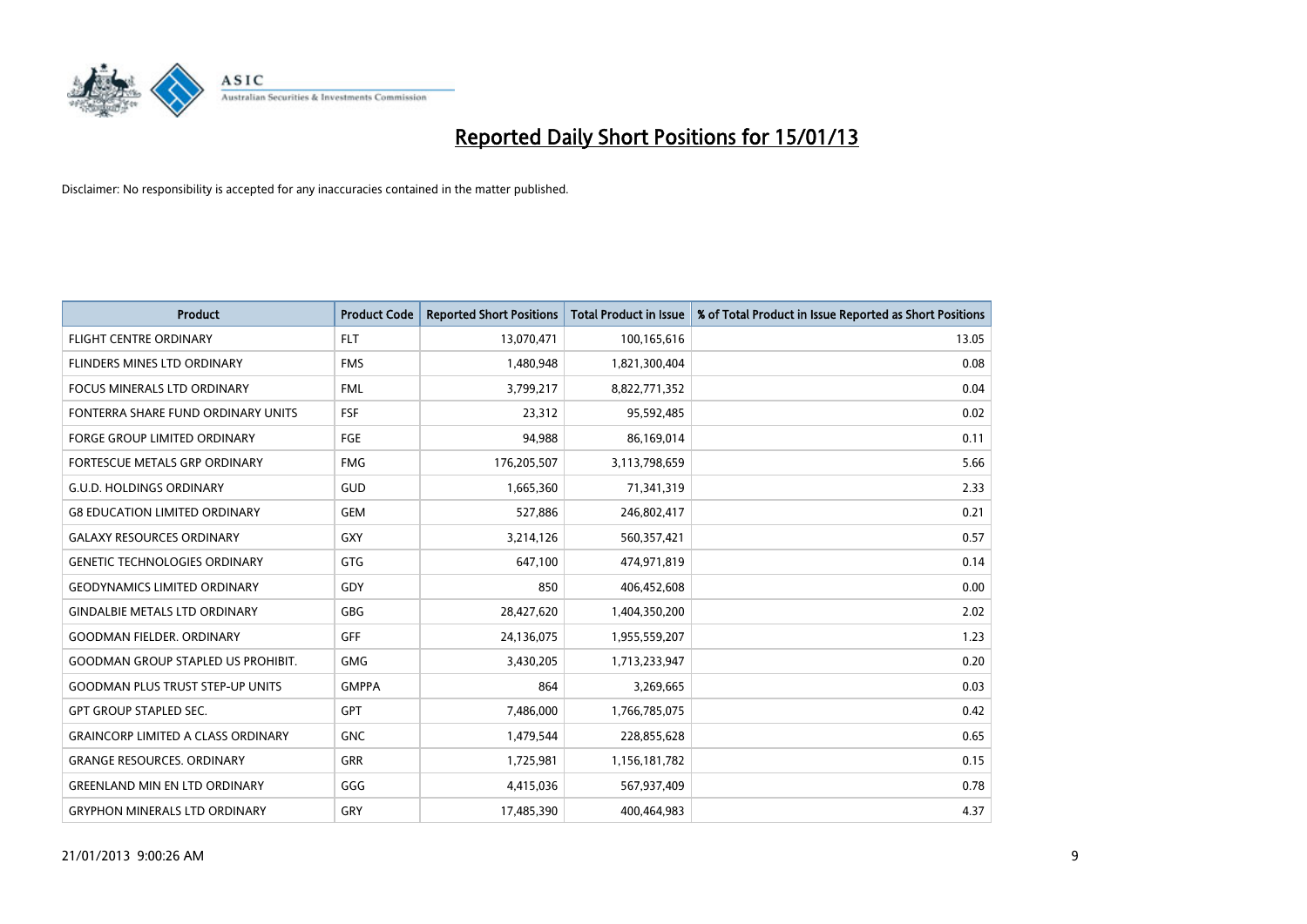

| <b>Product</b>                      | <b>Product Code</b> | <b>Reported Short Positions</b> | <b>Total Product in Issue</b> | % of Total Product in Issue Reported as Short Positions |
|-------------------------------------|---------------------|---------------------------------|-------------------------------|---------------------------------------------------------|
| <b>GUILDFORD COAL LTD ORDINARY</b>  | <b>GUF</b>          | 1,319,404                       | 521,046,899                   | 0.25                                                    |
| <b>GUNNS LIMITED ORDINARY</b>       | <b>GNS</b>          | 49,744,484                      | 848,401,559                   | 5.86                                                    |
| <b>GWA GROUP LTD ORDINARY</b>       | <b>GWA</b>          | 8,073,310                       | 304,706,899                   | 2.65                                                    |
| HARVEY NORMAN ORDINARY              | <b>HVN</b>          | 121,397,076                     | 1,062,316,784                 | 11.43                                                   |
| HASTIE GROUP LIMITED ORDINARY       | <b>HST</b>          | 233,914                         | 137,353,504                   | 0.17                                                    |
| <b>HENDERSON GROUP CDI 1:1</b>      | <b>HGG</b>          | 1,174,932                       | 717,648,677                   | 0.16                                                    |
| HEA HOLDINGS LIMITED ORDINARY       | <b>HFA</b>          | 3,809                           | 117,332,831                   | 0.00                                                    |
| HILLGROVE RES LTD ORDINARY          | <b>HGO</b>          | 3,410,553                       | 1,022,760,221                 | 0.33                                                    |
| HILLS HOLDINGS LTD ORDINARY         | <b>HIL</b>          | 3,178,015                       | 246,500,444                   | 1.29                                                    |
| HORIZON OIL LIMITED ORDINARY        | <b>HZN</b>          | 33,870,907                      | 1,130,811,515                 | 3.00                                                    |
| ICON ENERGY LIMITED ORDINARY        | <b>ICN</b>          | 72                              | 533,391,210                   | 0.00                                                    |
| <b>IINET LIMITED ORDINARY</b>       | <b>IIN</b>          | 176,297                         | 161,238,847                   | 0.11                                                    |
| ILUKA RESOURCES ORDINARY            | ILU                 | 63,077,937                      | 418,700,517                   | 15.07                                                   |
| <b>IMDEX LIMITED ORDINARY</b>       | <b>IMD</b>          | 1,011,859                       | 210,473,188                   | 0.48                                                    |
| <b>INCITEC PIVOT ORDINARY</b>       | <b>IPL</b>          | 6,465,166                       | 1,628,730,107                 | 0.40                                                    |
| INDEPENDENCE GROUP ORDINARY         | <b>IGO</b>          | 4,259,924                       | 232,882,535                   | 1.83                                                    |
| INDOPHIL RESOURCES ORDINARY         | <b>IRN</b>          | 1,513,073                       | 1,203,146,194                 | 0.13                                                    |
| INFIGEN ENERGY STAPLED SECURITIES   | <b>IFN</b>          | 3,346,260                       | 762,265,972                   | 0.44                                                    |
| <b>INSURANCE AUSTRALIA ORDINARY</b> | IAG                 | 5,791,725                       | 2,079,034,021                 | 0.28                                                    |
| INTEGRATED RESEARCH ORDINARY        | IRI                 | 55,853                          | 168,359,453                   | 0.03                                                    |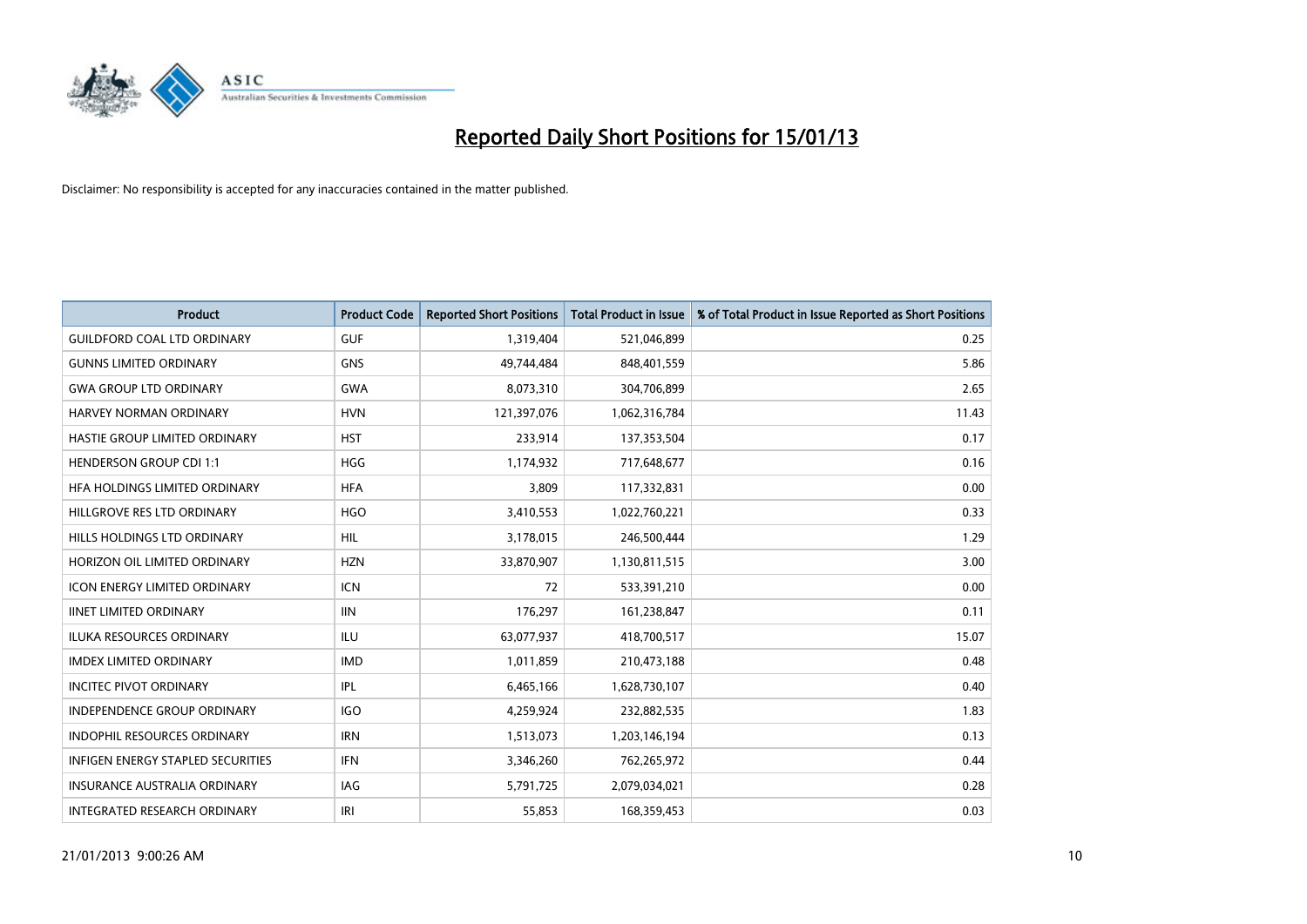

| <b>Product</b>                                  | <b>Product Code</b> | <b>Reported Short Positions</b> | <b>Total Product in Issue</b> | % of Total Product in Issue Reported as Short Positions |
|-------------------------------------------------|---------------------|---------------------------------|-------------------------------|---------------------------------------------------------|
| <b>INTREPID MINES ORDINARY</b>                  | <b>IAU</b>          | 9,829,682                       | 555,419,975                   | 1.77                                                    |
| <b>INVESTA OFFICE FUND STAPLED SECURITIES</b>   | <b>IOF</b>          | 3,044,480                       | 614,047,458                   | 0.50                                                    |
| <b>INVOCARE LIMITED ORDINARY</b>                | <b>IVC</b>          | 3,172,383                       | 110,030,298                   | 2.88                                                    |
| ION LIMITED ORDINARY                            | <b>ION</b>          | 164,453                         | 256,365,105                   | 0.06                                                    |
| <b>IOOF HOLDINGS LTD ORDINARY</b>               | IFL.                | 1,466,906                       | 229,794,395                   | 0.64                                                    |
| <b>IRESS LIMITED ORDINARY</b>                   | <b>IRE</b>          | 1,877,501                       | 128,620,231                   | 1.46                                                    |
| <b>IRON ORE HOLDINGS ORDINARY</b>               | <b>IOH</b>          | 39,352                          | 161,174,005                   | 0.02                                                    |
| ISHARES S&P 500 CDI 1:1                         | <b>IVV</b>          | 4,897                           | 116,350,000                   | 0.00                                                    |
| <b>IVANHOE AUSTRALIA ORDINARY</b>               | <b>IVA</b>          | 2,095,555                       | 714,483,151                   | 0.29                                                    |
| <b>JAMES HARDIE INDUST CHESS DEPOSITARY INT</b> | <b>IHX</b>          | 9,068,747                       | 440,917,727                   | 2.06                                                    |
| <b>IB HI-FI LIMITED ORDINARY</b>                | <b>IBH</b>          | 18,474,691                      | 98,850,643                    | 18.69                                                   |
| <b>JUMBO INTERACTIVE ORDINARY</b>               | <b>JIN</b>          | 11,000                          | 43,002,560                    | 0.03                                                    |
| <b>JUPITER MINES ORDINARY</b>                   | <b>IMS</b>          | 1,672                           | 2,281,835,383                 | 0.00                                                    |
| <b>KAGARA LTD ORDINARY</b>                      | KZL                 | 3,033,281                       | 798,953,117                   | 0.38                                                    |
| KANGAROO RES LTD ORDINARY                       | <b>KRL</b>          | 191,687                         | 3,434,430,012                 | 0.01                                                    |
| KAROON GAS AUSTRALIA ORDINARY                   | <b>KAR</b>          | 201,177                         | 221,420,769                   | 0.09                                                    |
| KATHMANDU HOLD LTD ORDINARY                     | <b>KMD</b>          | 588,972                         | 200,215,894                   | 0.29                                                    |
| <b>KBL MINING LIMITED ORDINARY</b>              | <b>KBL</b>          | 1,820                           | 293,535,629                   | 0.00                                                    |
| <b>KENTOR GOLD LIMITED ORDINARY</b>             | KGL                 | 275                             | 140,040,563                   | 0.00                                                    |
| KINGSGATE CONSOLID. ORDINARY                    | <b>KCN</b>          | 8,968,305                       | 151,828,173                   | 5.91                                                    |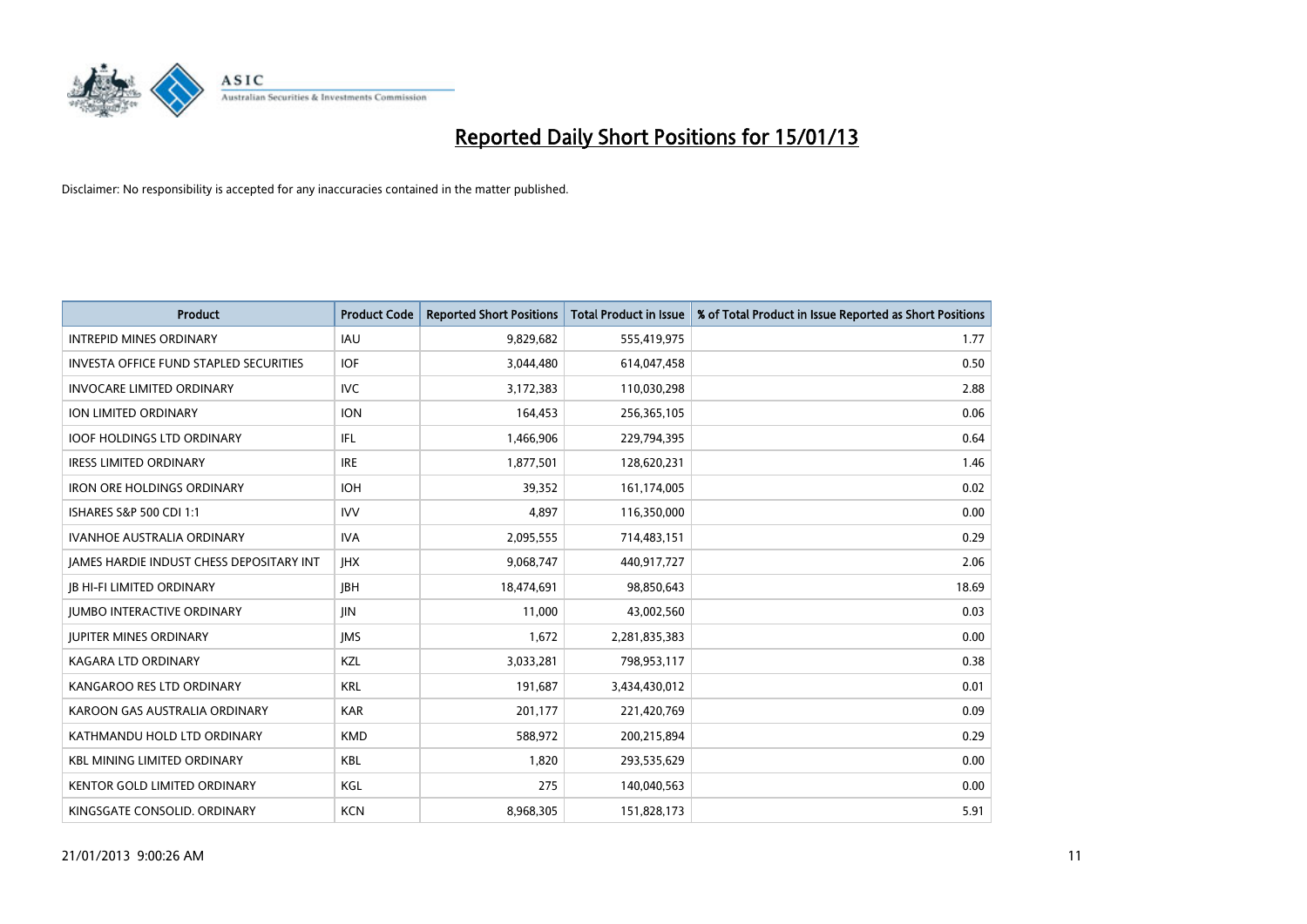

| <b>Product</b>                        | <b>Product Code</b> | <b>Reported Short Positions</b> | <b>Total Product in Issue</b> | % of Total Product in Issue Reported as Short Positions |
|---------------------------------------|---------------------|---------------------------------|-------------------------------|---------------------------------------------------------|
| KINGSROSE MINING LTD ORDINARY         | <b>KRM</b>          | 127,112                         | 291,261,517                   | 0.04                                                    |
| LEIGHTON HOLDINGS ORDINARY            | LEI                 | 8,014,931                       | 337, 164, 188                 | 2.38                                                    |
| LEND LEASE GROUP UNIT/ORD STAPLED     | LLC                 | 5,354,879                       | 574,351,883                   | 0.93                                                    |
| LINC ENERGY LTD ORDINARY              | <b>LNC</b>          | 25,602,335                      | 517,770,424                   | 4.94                                                    |
| LIQUEFIED NATURAL ORDINARY            | <b>LNG</b>          | 272,800                         | 267,699,015                   | 0.10                                                    |
| LYCOPODIUM LIMITED ORDINARY           | LYL                 | 602                             | 38,755,103                    | 0.00                                                    |
| LYNAS CORPORATION ORDINARY            | <b>LYC</b>          | 137,331,037                     | 1,960,801,292                 | 7.00                                                    |
| M2 TELECOMMUNICATION ORDINARY         | <b>MTU</b>          | 6,783,822                       | 157,976,251                   | 4.29                                                    |
| <b>MACA LIMITED ORDINARY</b>          | <b>MLD</b>          | 1,182,606                       | 150,000,000                   | 0.79                                                    |
| <b>MACMAHON HOLDINGS ORDINARY</b>     | <b>MAH</b>          | 22,303,594                      | 1,020,539,461                 | 2.19                                                    |
| MACQ ATLAS ROADS GRP ORDINARY STAPLED | <b>MOA</b>          | 3,188,428                       | 478,531,436                   | 0.67                                                    |
| MACQUARIE GROUP LTD ORDINARY          | MQG                 | 6,071,569                       | 339,178,329                   | 1.79                                                    |
| <b>MATRIX C &amp; E LTD ORDINARY</b>  | <b>MCE</b>          | 3,932,593                       | 94,555,428                    | 4.16                                                    |
| <b>MAVERICK DRILLING ORDINARY</b>     | <b>MAD</b>          | 12,708,267                      | 452,726,751                   | 2.81                                                    |
| MAYNE PHARMA LTD ORDINARY             | <b>MYX</b>          | 546,300                         | 545,527,413                   | 0.10                                                    |
| MCMILLAN SHAKESPEARE ORDINARY         | <b>MMS</b>          | 630,937                         | 74,523,965                    | 0.85                                                    |
| MCPHERSON'S LTD ORDINARY              | <b>MCP</b>          | 820                             | 73,106,633                    | 0.00                                                    |
| MEDUSA MINING LTD ORDINARY            | <b>MML</b>          | 2,852,336                       | 188,903,911                   | 1.51                                                    |
| MELBOURNE IT LIMITED ORDINARY         | <b>MLB</b>          | 550,364                         | 82,451,363                    | 0.67                                                    |
| MEO AUSTRALIA LTD ORDINARY            | <b>MEO</b>          | 478,975                         | 627,264,587                   | 0.08                                                    |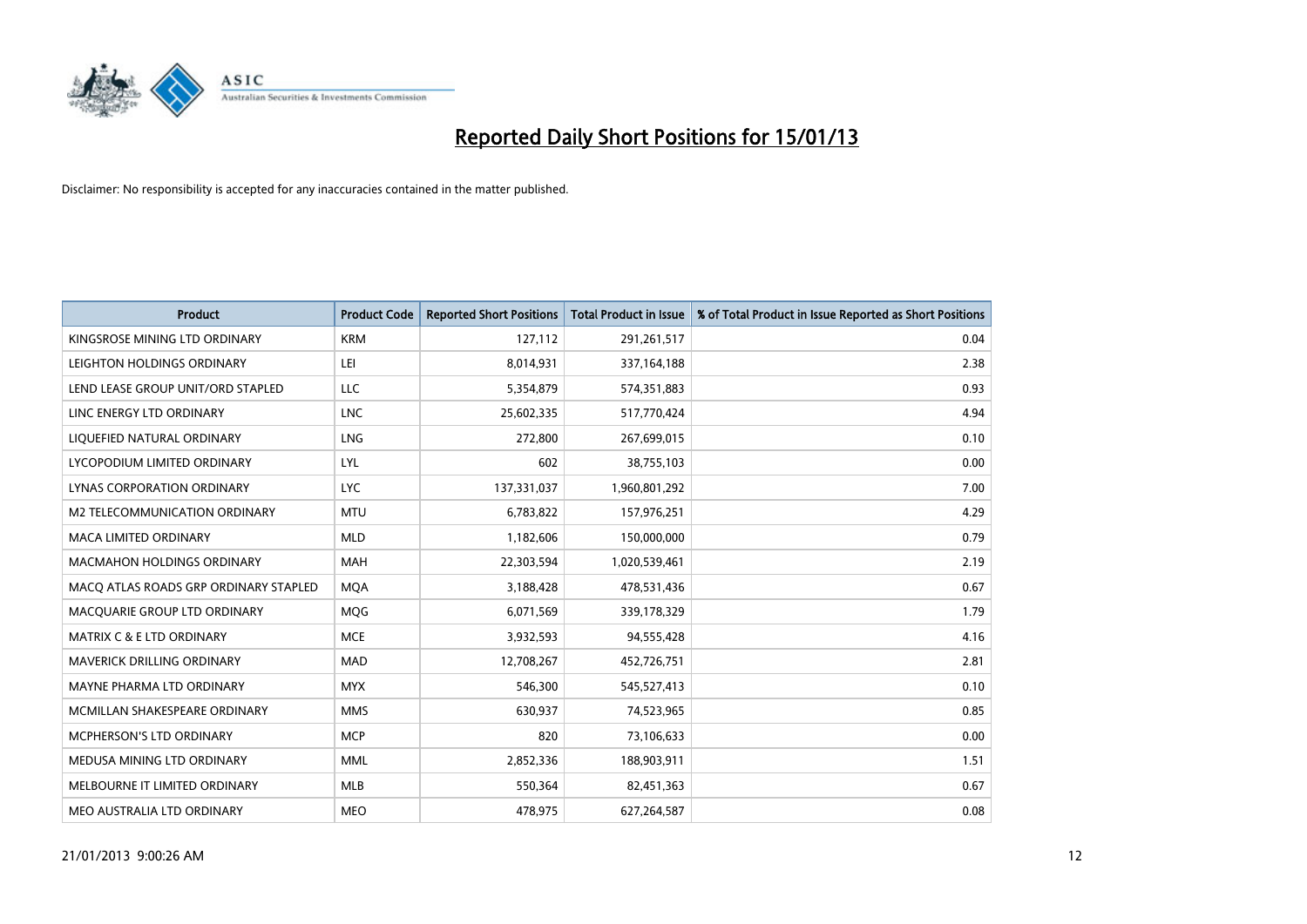

| <b>Product</b>                     | <b>Product Code</b> | <b>Reported Short Positions</b> | <b>Total Product in Issue</b> | % of Total Product in Issue Reported as Short Positions |
|------------------------------------|---------------------|---------------------------------|-------------------------------|---------------------------------------------------------|
| <b>MERMAID MARINE ORDINARY</b>     | <b>MRM</b>          | 859,551                         | 223,832,900                   | 0.38                                                    |
| MESOBLAST LIMITED ORDINARY         | <b>MSB</b>          | 17,584,137                      | 287,132,832                   | 6.12                                                    |
| <b>METALS X LIMITED ORDINARY</b>   | <b>MLX</b>          | 5,951,927                       | 1,651,766,110                 | 0.36                                                    |
| METCASH LIMITED ORDINARY           | <b>MTS</b>          | 91,366,483                      | 880,704,786                   | 10.37                                                   |
| METMINCO LIMITED ORDINARY          | <b>MNC</b>          | 54,825                          | 1,749,543,023                 | 0.00                                                    |
| MICLYN EXP OFFSHR ORDINARY         | <b>MIO</b>          | 121,452                         | 278,639,188                   | 0.04                                                    |
| MILTON CORPORATION ORDINARY        | <b>MLT</b>          | 12,800                          | 121,625,655                   | 0.01                                                    |
| MINCOR RESOURCES NL ORDINARY       | <b>MCR</b>          | 2,261,677                       | 188,208,274                   | 1.20                                                    |
| MINERAL DEPOSITS ORDINARY          | <b>MDL</b>          | 436,489                         | 83,538,786                    | 0.52                                                    |
| MINERAL RESOURCES, ORDINARY        | <b>MIN</b>          | 3,532,044                       | 185,333,269                   | 1.91                                                    |
| MIRABELA NICKEL LTD ORDINARY       | <b>MBN</b>          | 7,000,750                       | 876,582,736                   | 0.80                                                    |
| MIRVAC GROUP STAPLED SECURITIES    | <b>MGR</b>          | 6,826,976                       | 3,425,587,451                 | 0.20                                                    |
| MOLOPO ENERGY LTD ORDINARY         | <b>MPO</b>          | 756,922                         | 245,849,711                   | 0.31                                                    |
| <b>MONADELPHOUS GROUP ORDINARY</b> | <b>MND</b>          | 6,889,538                       | 90,663,543                    | 7.60                                                    |
| MORTGAGE CHOICE LTD ORDINARY       | <b>MOC</b>          | 2,420,029                       | 123,431,282                   | 1.96                                                    |
| <b>MOUNT GIBSON IRON ORDINARY</b>  | <b>MGX</b>          | 2,726,883                       | 1,090,584,232                 | 0.25                                                    |
| MURCHISON METALS LTD ORDINARY      | <b>MMX</b>          | 6,141,020                       | 450,497,346                   | 1.36                                                    |
| <b>MYER HOLDINGS LTD ORDINARY</b>  | <b>MYR</b>          | 79,203,286                      | 583,384,551                   | 13.58                                                   |
| <b>MYSTATE LIMITED ORDINARY</b>    | <b>MYS</b>          | 19,725                          | 87,117,374                    | 0.02                                                    |
| NATIONAL AUST. BANK ORDINARY       | <b>NAB</b>          | 13,224,906                      | 2,342,207,090                 | 0.56                                                    |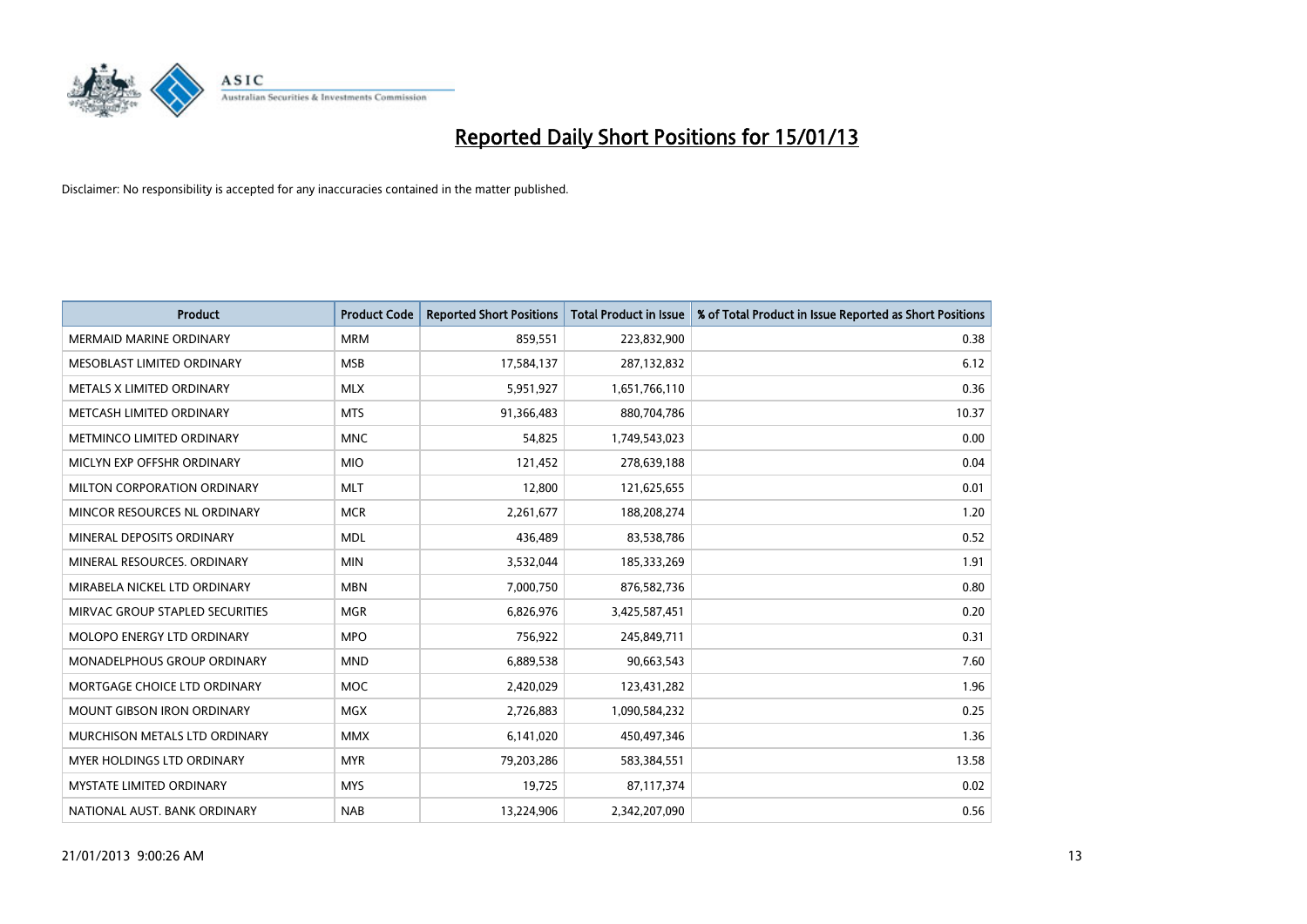

| <b>Product</b>                        | <b>Product Code</b> | <b>Reported Short Positions</b> | <b>Total Product in Issue</b> | % of Total Product in Issue Reported as Short Positions |
|---------------------------------------|---------------------|---------------------------------|-------------------------------|---------------------------------------------------------|
| NAVITAS LIMITED ORDINARY              | <b>NVT</b>          | 8,948,019                       | 375,367,918                   | 2.38                                                    |
| NEON ENERGY LIMITED ORDINARY          | <b>NEN</b>          | 3,228,913                       | 549,844,091                   | 0.59                                                    |
| NEW HOPE CORPORATION ORDINARY         | <b>NHC</b>          | 2,404,425                       | 830,563,352                   | 0.29                                                    |
| NEWCREST MINING ORDINARY              | <b>NCM</b>          | 2,368,374                       | 765,906,839                   | 0.31                                                    |
| NEWS CORP A NON-VOTING CDI            | <b>NWSLV</b>        | 2,460,349                       | 1,533,112,286                 | 0.16                                                    |
| NEWS CORP B VOTING CDI                | <b>NWS</b>          | 996,100                         | 798,520,953                   | 0.12                                                    |
| NEWSAT LIMITED ORDINARY               | <b>NWT</b>          | 58,617                          | 233,052,157                   | 0.03                                                    |
| NEXTDC LIMITED ORDINARY               | <b>NXT</b>          | 3,334,961                       | 172,602,288                   | 1.93                                                    |
| NEXUS ENERGY LIMITED ORDINARY         | <b>NXS</b>          | 8,897,612                       | 1,329,821,159                 | 0.67                                                    |
| NIB HOLDINGS LIMITED ORDINARY         | <b>NHF</b>          | 9,140                           | 439,004,182                   | 0.00                                                    |
| NIDO PETROLEUM ORDINARY               | <b>NDO</b>          | 105,313                         | 1,601,120,957                 | 0.01                                                    |
| NOBLE MINERAL RES ORDINARY            | <b>NMG</b>          | 3,082,014                       | 666,397,952                   | 0.46                                                    |
| NORFOLK GROUP ORDINARY                | <b>NFK</b>          | 50                              | 158,890,730                   | 0.00                                                    |
| NORTHERN IRON LTD ORDINARY            | <b>NFE</b>          | 3,248,053                       | 484,405,314                   | 0.67                                                    |
| NORTHERN STAR ORDINARY                | <b>NST</b>          | 5,328,507                       | 424,277,027                   | 1.26                                                    |
| NRW HOLDINGS LIMITED ORDINARY         | <b>NWH</b>          | 1,870,256                       | 278,888,011                   | 0.67                                                    |
| NUFARM LIMITED ORDINARY               | <b>NUF</b>          | 6,065,494                       | 262,796,891                   | 2.31                                                    |
| OAKTON LIMITED ORDINARY               | <b>OKN</b>          | 9,177                           | 91,721,874                    | 0.01                                                    |
| OCEANAGOLD CORP. CHESS DEPOSITARY INT | <b>OGC</b>          | 2,020,097                       | 293,517,918                   | 0.69                                                    |
| OIL SEARCH LTD ORDINARY               | OSH                 | 7,388,373                       | 1,334,756,742                 | 0.55                                                    |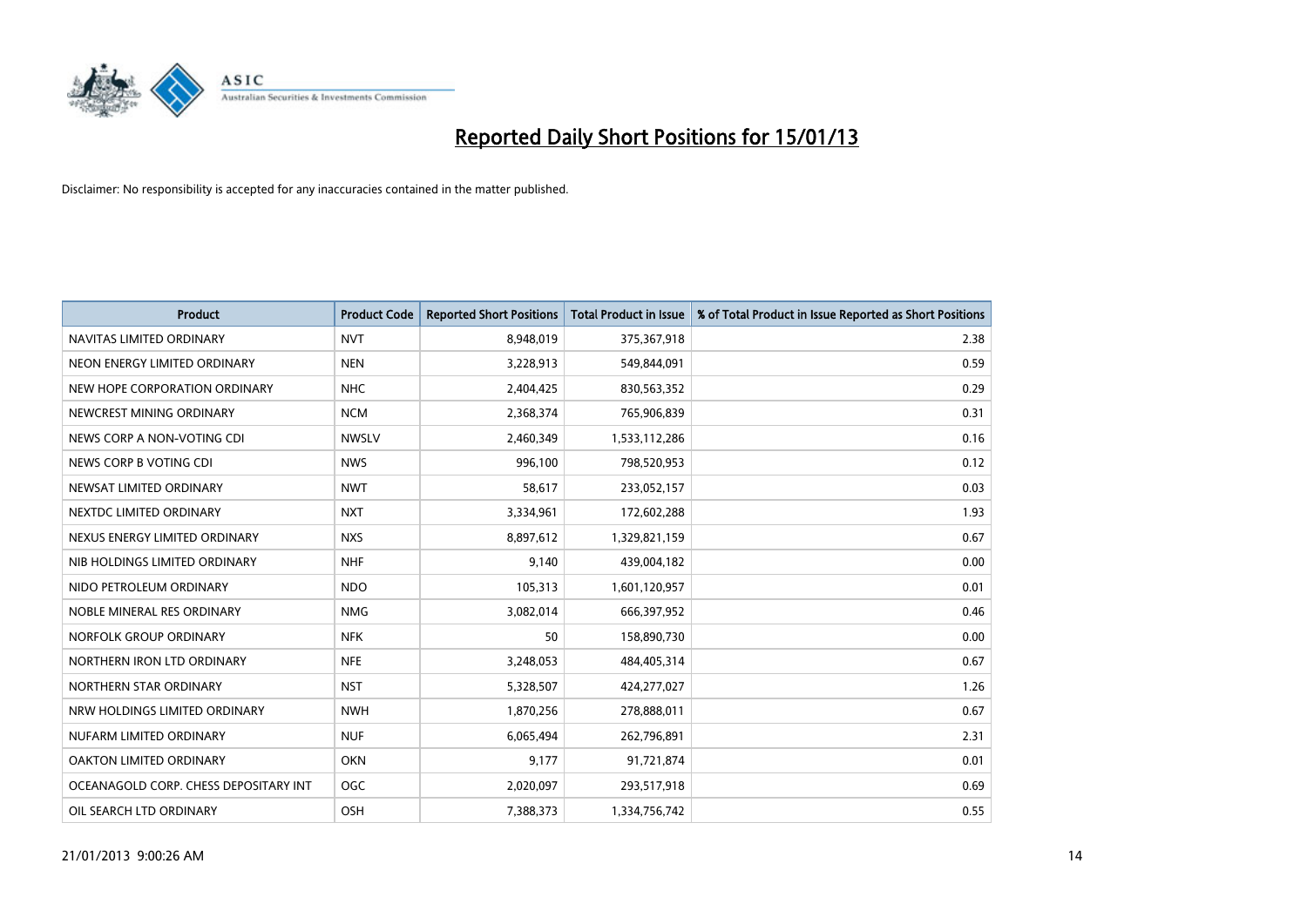

| <b>Product</b>               | <b>Product Code</b> | <b>Reported Short Positions</b> | <b>Total Product in Issue</b> | % of Total Product in Issue Reported as Short Positions |
|------------------------------|---------------------|---------------------------------|-------------------------------|---------------------------------------------------------|
| OM HOLDINGS LIMITED ORDINARY | OMH                 | 3,975,585                       | 673,423,337                   | 0.59                                                    |
| ORICA LIMITED ORDINARY       | ORI                 | 3,442,614                       | 366,686,516                   | 0.94                                                    |
| ORIGIN ENERGY ORDINARY       | <b>ORG</b>          | 14,426,546                      | 1,094,029,776                 | 1.32                                                    |
| OROCOBRE LIMITED ORDINARY    | <b>ORE</b>          | 124,562                         | 117,745,140                   | 0.11                                                    |
| OROTONGROUP LIMITED ORDINARY | ORL                 | 31,232                          | 40,880,902                    | 0.08                                                    |
| ORPHEUS ENERGY LTD ORDINARY  | <b>OEG</b>          | 67,200                          | 130,475,919                   | 0.05                                                    |
| OZ MINERALS ORDINARY         | OZL                 | 5,714,558                       | 303,470,022                   | 1.88                                                    |
| PACIFIC BRANDS ORDINARY      | PBG                 | 11,871,815                      | 912,915,695                   | 1.30                                                    |
| PALADIN ENERGY LTD ORDINARY  | <b>PDN</b>          | 99,760,615                      | 836,825,651                   | 11.92                                                   |
| PANAUST LIMITED ORDINARY     | <b>PNA</b>          | 1,589,805                       | 606,155,069                   | 0.26                                                    |
| PANORAMIC RESOURCES ORDINARY | PAN                 | 1,210,734                       | 256,058,555                   | 0.47                                                    |
| PAPERLINX LIMITED ORDINARY   | <b>PPX</b>          | 68,231                          | 609,280,761                   | 0.01                                                    |
| PAPILLON RES LTD ORDINARY    | <b>PIR</b>          | 1,122,367                       | 268,269,982                   | 0.42                                                    |
| PATTIES FOODS LTD ORDINARY   | PFL                 | 100,000                         | 139,065,639                   | 0.07                                                    |
| PEET LIMITED ORDINARY        | <b>PPC</b>          | 3,986,437                       | 321,013,141                   | 1.24                                                    |
| PERILYA LIMITED ORDINARY     | PEM                 | 514                             | 769,316,426                   | 0.00                                                    |
| PERPETUAL LIMITED ORDINARY   | PPT                 | 825,950                         | 41,980,678                    | 1.97                                                    |
| PERSEUS MINING LTD ORDINARY  | PRU                 | 17,502,649                      | 457,962,088                   | 3.82                                                    |
| PHARMAXIS LTD ORDINARY       | <b>PXS</b>          | 6,266,359                       | 308,543,389                   | 2.03                                                    |
| PLATINUM ASSET ORDINARY      | <b>PTM</b>          | 12,173,583                      | 561,347,878                   | 2.17                                                    |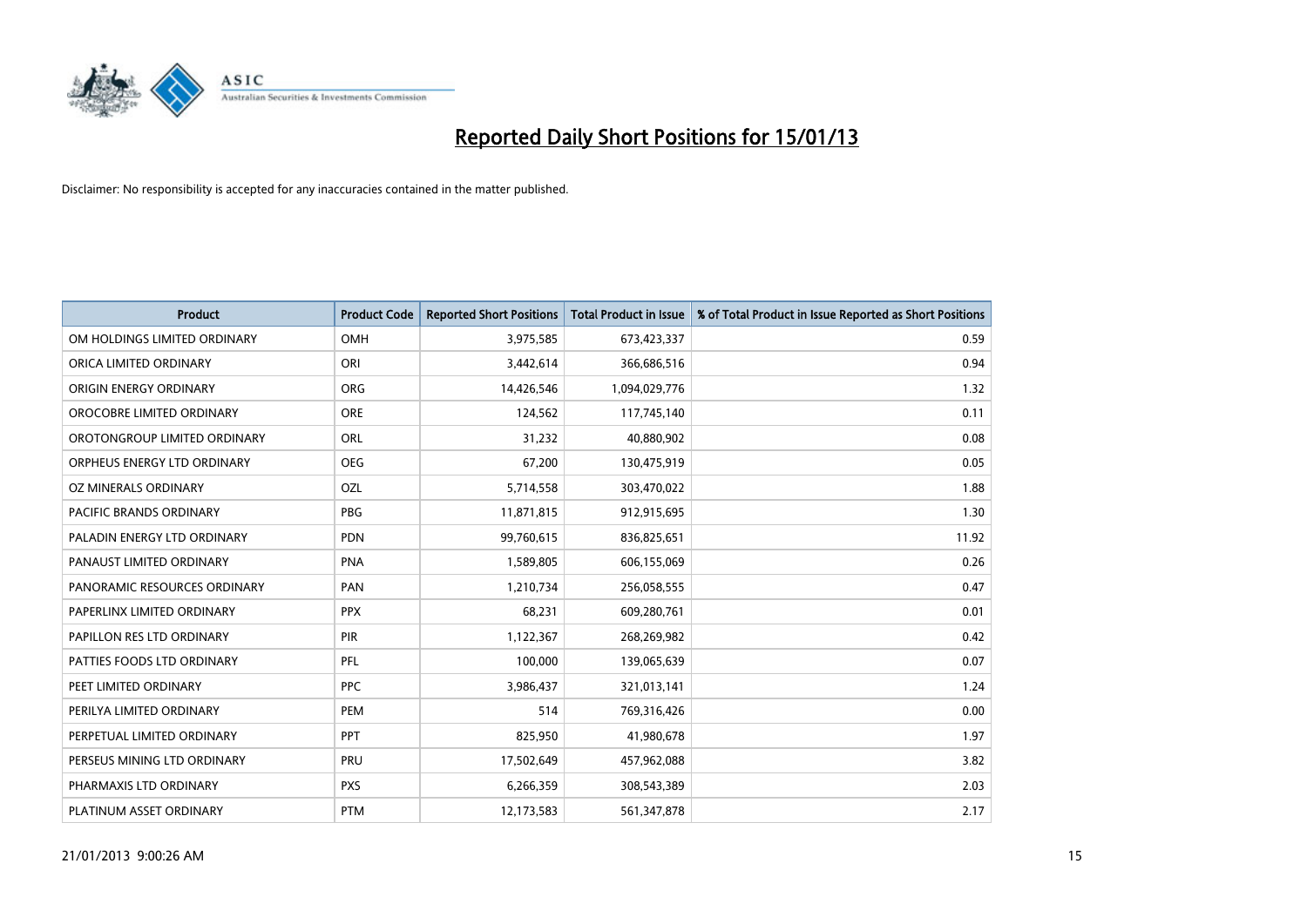

| <b>Product</b>                      | <b>Product Code</b> | <b>Reported Short Positions</b> | <b>Total Product in Issue</b> | % of Total Product in Issue Reported as Short Positions |
|-------------------------------------|---------------------|---------------------------------|-------------------------------|---------------------------------------------------------|
| PLATINUM AUSTRALIA ORDINARY         | <b>PLA</b>          | 836,127                         | 504,968,043                   | 0.17                                                    |
| PMP LIMITED ORDINARY                | <b>PMP</b>          | 206,144                         | 323,781,124                   | 0.06                                                    |
| PRANA BIOTECHNOLOGY ORDINARY        | PBT                 | 70,850                          | 340,689,928                   | 0.02                                                    |
| PREMIER INVESTMENTS ORDINARY        | <b>PMV</b>          | 1,192,906                       | 155,260,478                   | 0.77                                                    |
| PRIMA BIOMED LTD ORDINARY           | PRR                 | 5,988,810                       | 1,066,063,388                 | 0.56                                                    |
| PRIMARY HEALTH CARE ORDINARY        | <b>PRY</b>          | 25,382,900                      | 502,983,554                   | 5.05                                                    |
| PRIMEAG AUSTRALIA ORDINARY          | PAG                 | 5,184                           | 266,394,444                   | 0.00                                                    |
| PROGRAMMED ORDINARY                 | <b>PRG</b>          | 259,516                         | 118,177,001                   | 0.22                                                    |
| PSIVIDA CORP CDI 1:1                | <b>PVA</b>          | 50,000                          | 8,941,306                     | 0.56                                                    |
| PURA VIDA ENERGY NL ORDINARY        | <b>PVD</b>          | 157,040                         | 59,769,584                    | 0.26                                                    |
| <b>QANTAS AIRWAYS ORDINARY</b>      | QAN                 | 20,036,382                      | 2,253,918,425                 | 0.89                                                    |
| <b>OBE INSURANCE GROUP ORDINARY</b> | <b>OBE</b>          | 63,866,164                      | 1,196,747,582                 | 5.34                                                    |
| ORXPHARMA LTD ORDINARY              | <b>ORX</b>          | 130,762                         | 144,617,206                   | 0.09                                                    |
| <b>QUBE HOLDINGS LTD ORDINARY</b>   | <b>QUB</b>          | 8,265,513                       | 926,489,845                   | 0.89                                                    |
| RAMELIUS RESOURCES ORDINARY         | <b>RMS</b>          | 4,525,280                       | 337,296,949                   | 1.34                                                    |
| RAMSAY HEALTH CARE ORDINARY         | <b>RHC</b>          | 2,880,481                       | 202,081,252                   | 1.43                                                    |
| <b>RCR TOMLINSON ORDINARY</b>       | <b>RCR</b>          | 128,833                         | 132,431,265                   | 0.10                                                    |
| <b>REA GROUP ORDINARY</b>           | <b>REA</b>          | 25,500                          | 131,714,699                   | 0.02                                                    |
| <b>RECKON LIMITED ORDINARY</b>      | <b>RKN</b>          | 451,000                         | 129,488,015                   | 0.35                                                    |
| <b>RED 5 LIMITED ORDINARY</b>       | <b>RED</b>          | 1,670,814                       | 135,488,008                   | 1.23                                                    |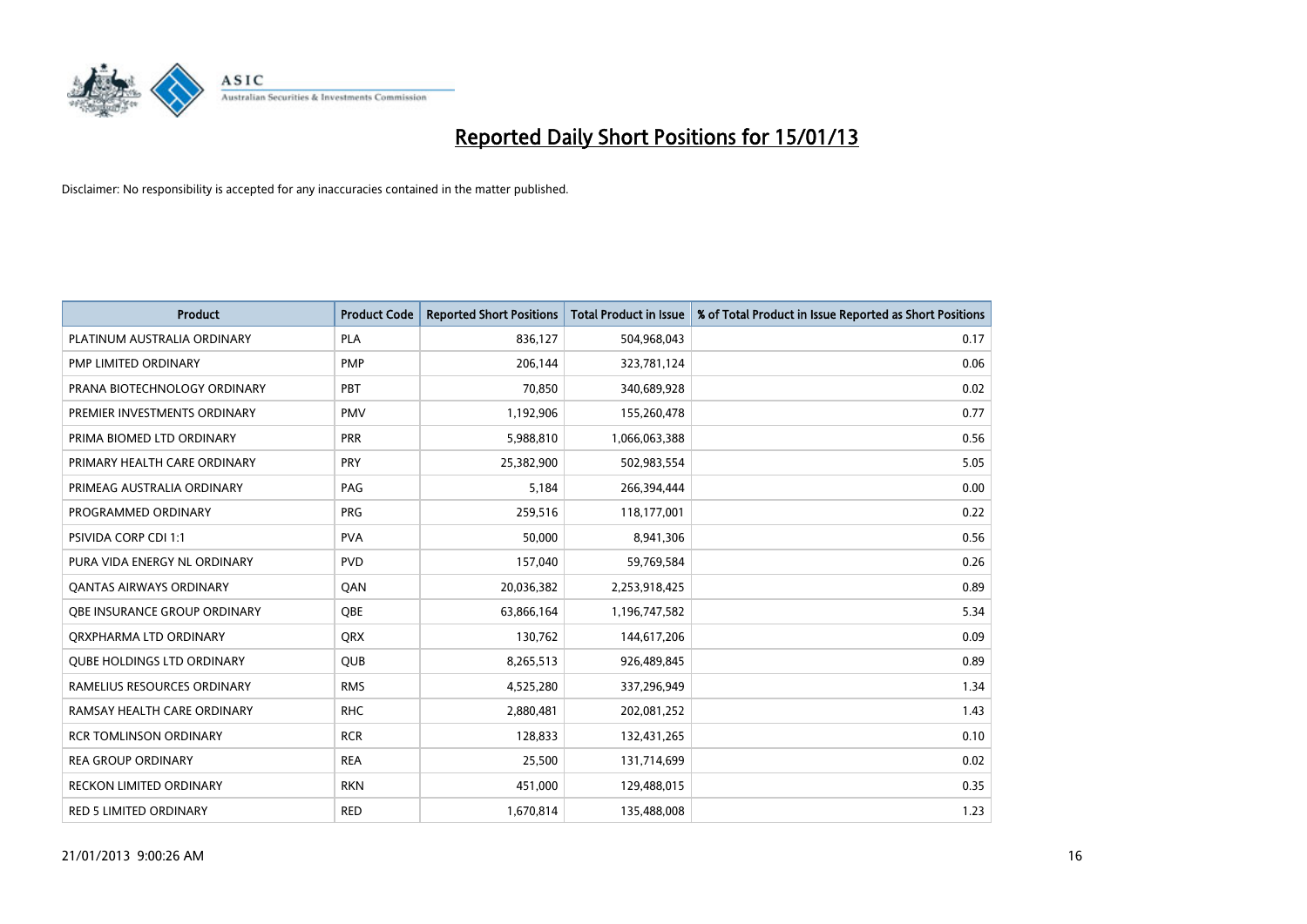

| <b>Product</b>                     | <b>Product Code</b> | <b>Reported Short Positions</b> | <b>Total Product in Issue</b> | % of Total Product in Issue Reported as Short Positions |
|------------------------------------|---------------------|---------------------------------|-------------------------------|---------------------------------------------------------|
| <b>RED FORK ENERGY ORDINARY</b>    | <b>RFE</b>          | 3,408,756                       | 384,951,719                   | 0.89                                                    |
| REDBANK ENERGY LTD ORDINARY        | AEJ                 | 13                              | 786,287                       | 0.00                                                    |
| <b>REDFLEX HOLDINGS ORDINARY</b>   | <b>RDF</b>          | 2,820                           | 110,762,310                   | 0.00                                                    |
| REECE AUSTRALIA LTD. ORDINARY      | <b>REH</b>          | 10,241                          | 99,600,000                    | 0.01                                                    |
| <b>REGIS RESOURCES ORDINARY</b>    | <b>RRL</b>          | 4,215,984                       | 473,975,396                   | 0.89                                                    |
| RESMED INC CDI 10:1                | <b>RMD</b>          | 2,913,612                       | 1,556,242,300                 | 0.19                                                    |
| <b>RESOLUTE MINING ORDINARY</b>    | <b>RSG</b>          | 2,653,181                       | 643,094,224                   | 0.41                                                    |
| RESOURCE GENERATION ORDINARY       | <b>RES</b>          | 173                             | 263,345,652                   | 0.00                                                    |
| RETAIL FOOD GROUP ORDINARY         | <b>RFG</b>          | 192,733                         | 130,054,522                   | 0.15                                                    |
| REVERSE CORP LIMITED ORDINARY      | <b>REF</b>          | 100                             | 92,382,175                    | 0.00                                                    |
| REX MINERALS LIMITED ORDINARY      | <b>RXM</b>          | 2,027,074                       | 188,907,284                   | 1.07                                                    |
| <b>RHG LIMITED ORDINARY</b>        | <b>RHG</b>          | 300,393                         | 308,483,177                   | 0.10                                                    |
| RIALTO ENERGY ORDINARY             | <b>RIA</b>          | 41                              | 672,259,992                   | 0.00                                                    |
| <b>RIDLEY CORPORATION ORDINARY</b> | <b>RIC</b>          | 25,244                          | 307,817,071                   | 0.01                                                    |
| RIO TINTO LIMITED ORDINARY         | <b>RIO</b>          | 9,090,671                       | 435,758,720                   | 2.09                                                    |
| ROC OIL COMPANY ORDINARY           | <b>ROC</b>          | 1,268,298                       | 683,235,552                   | 0.19                                                    |
| RURALCO HOLDINGS ORDINARY          | <b>RHL</b>          | 12,000                          | 55,019,284                    | 0.02                                                    |
| SAI GLOBAL LIMITED ORDINARY        | SAI                 | 5,021,892                       | 206,944,724                   | 2.43                                                    |
| SALMAT LIMITED ORDINARY            | <b>SLM</b>          | 487,847                         | 159,812,799                   | 0.31                                                    |
| SAMSON OIL & GAS LTD ORDINARY      | <b>SSN</b>          | 3,910,000                       | 1,865,384,154                 | 0.21                                                    |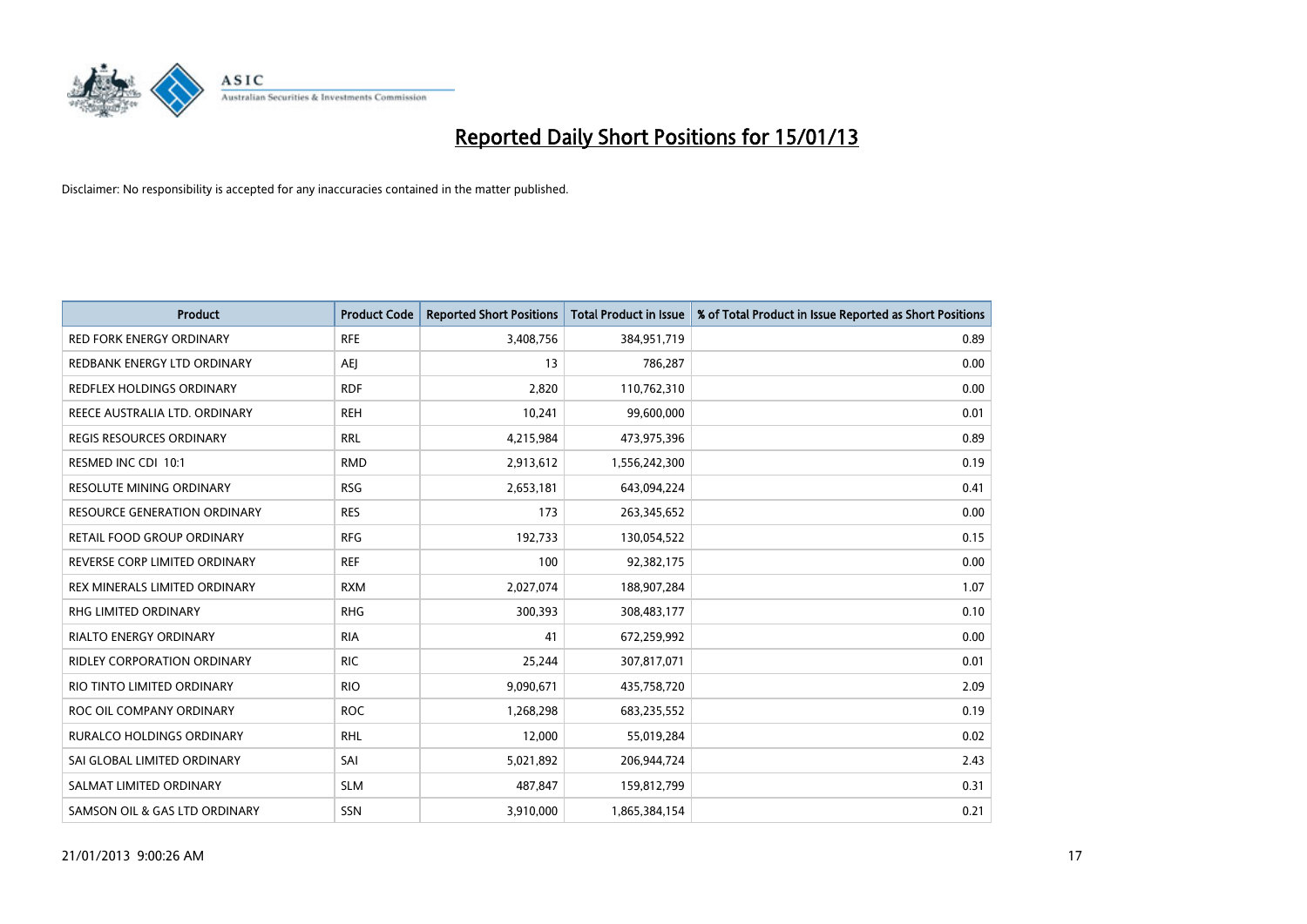

| <b>Product</b>                           | <b>Product Code</b> | <b>Reported Short Positions</b> | <b>Total Product in Issue</b> | % of Total Product in Issue Reported as Short Positions |
|------------------------------------------|---------------------|---------------------------------|-------------------------------|---------------------------------------------------------|
| SANDFIRE RESOURCES ORDINARY              | <b>SFR</b>          | 1,866,679                       | 153,524,301                   | 1.22                                                    |
| SANTOS LTD ORDINARY                      | <b>STO</b>          | 3,973,733                       | 958,885,812                   | 0.41                                                    |
| SARACEN MINERAL ORDINARY                 | <b>SAR</b>          | 7,204,096                       | 595,217,424                   | 1.21                                                    |
| SCA PROPERTY GROUP STAPLED SECURITIES    | SCP                 | 7,146,575                       | 585,455,114                   | 1.22                                                    |
| SEDGMAN LIMITED ORDINARY                 | <b>SDM</b>          | 306,205                         | 217,623,797                   | 0.14                                                    |
| SEEK LIMITED ORDINARY                    | <b>SEK</b>          | 12,982,642                      | 337,101,307                   | 3.85                                                    |
| SENEX ENERGY LIMITED ORDINARY            | <b>SXY</b>          | 2,702,957                       | 1,140,194,837                 | 0.24                                                    |
| SERVICE STREAM ORDINARY                  | <b>SSM</b>          | 5,018                           | 283,418,867                   | 0.00                                                    |
| SEVEN GROUP HOLDINGS ORDINARY            | <b>SVW</b>          | 3,094,243                       | 307,410,281                   | 1.01                                                    |
| SEVEN WEST MEDIA LTD ORDINARY            | <b>SWM</b>          | 21,132,242                      | 999,160,872                   | 2.11                                                    |
| SIGMA PHARMACEUTICAL ORDINARY            | <b>SIP</b>          | 6,148,410                       | 1,173,298,140                 | 0.52                                                    |
| <b>SILEX SYSTEMS ORDINARY</b>            | <b>SLX</b>          | 1,086,274                       | 170,232,464                   | 0.64                                                    |
| SILVER CHEF LIMITED ORDINARY             | SIV                 | 4,571                           | 27,222,919                    | 0.02                                                    |
| SILVER LAKE RESOURCE ORDINARY            | <b>SLR</b>          | 1,583,176                       | 378,251,230                   | 0.42                                                    |
| SIMS METAL MGMT LTD ORDINARY             | SGM                 | 7,322,227                       | 204,296,106                   | 3.58                                                    |
| SINGAPORE TELECOMM. CHESS DEPOSITARY INT | <b>SGT</b>          | 3,562,935                       | 174,261,546                   | 2.04                                                    |
| SIRIUS RESOURCES NL ORDINARY             | <b>SIR</b>          | 115,813                         | 223,434,586                   | 0.05                                                    |
| SIRTEX MEDICAL ORDINARY                  | <b>SRX</b>          | 343,134                         | 55,768,136                    | 0.62                                                    |
| SKILLED GROUP LTD ORDINARY               | <b>SKE</b>          | 4,987,238                       | 233,487,276                   | 2.14                                                    |
| SKY NETWORK ORDINARY                     | <b>SKT</b>          | 30,000                          | 389,139,785                   | 0.01                                                    |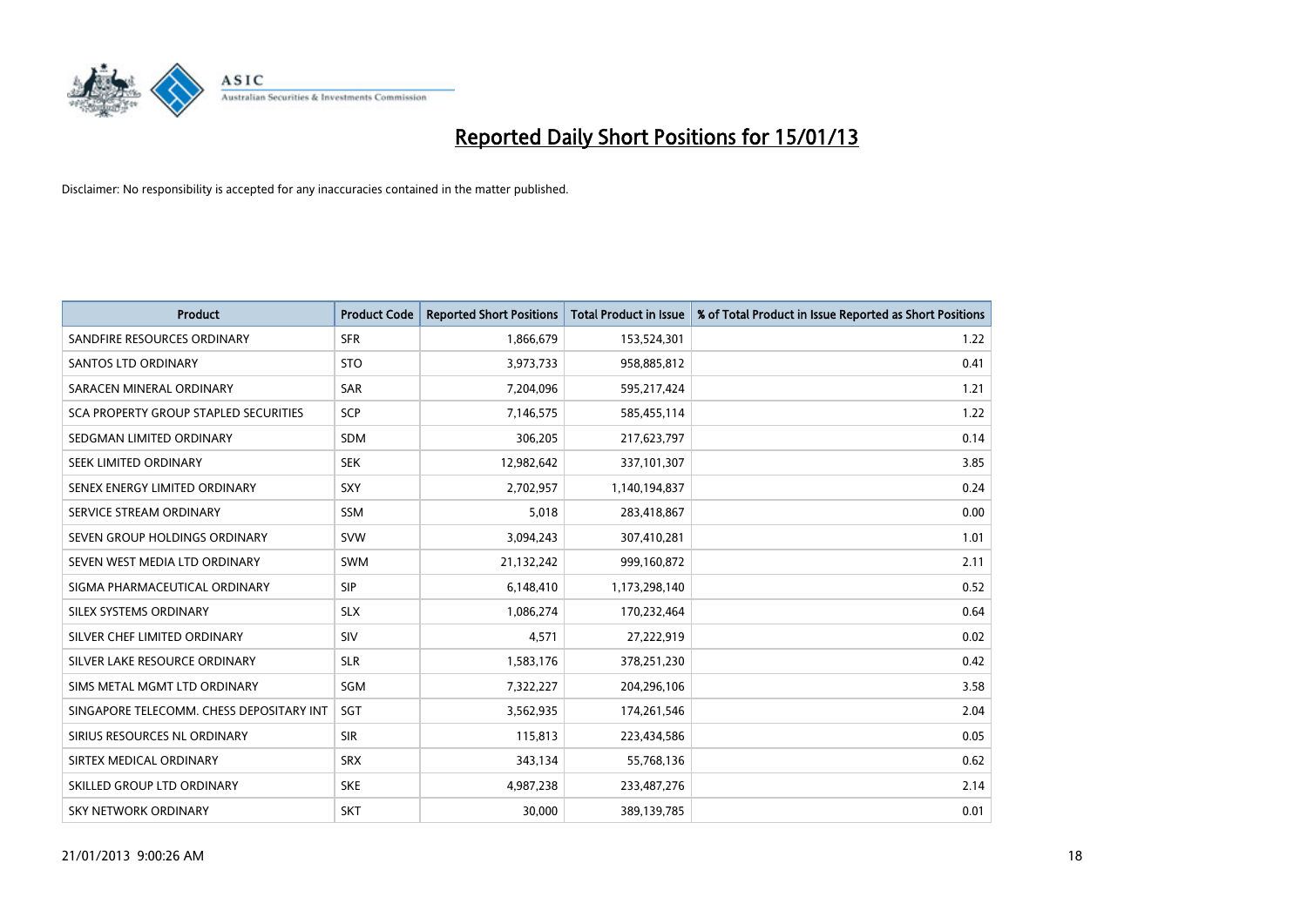

| <b>Product</b>                           | <b>Product Code</b> | <b>Reported Short Positions</b> | <b>Total Product in Issue</b> | % of Total Product in Issue Reported as Short Positions |
|------------------------------------------|---------------------|---------------------------------|-------------------------------|---------------------------------------------------------|
| SKYCITY ENT GRP LTD ORDINARY             | <b>SKC</b>          | 110,101                         | 576,958,340                   | 0.02                                                    |
| <b>SLATER &amp; GORDON ORDINARY</b>      | <b>SGH</b>          | 46,786                          | 170,537,215                   | 0.03                                                    |
| SMS MANAGEMENT, ORDINARY                 | <b>SMX</b>          | 1,204,771                       | 69,378,477                    | 1.74                                                    |
| SONIC HEALTHCARE ORDINARY                | <b>SHL</b>          | 4,144,737                       | 396,025,681                   | 1.05                                                    |
| SOUL PATTINSON (W.H) ORDINARY            | SOL                 | 14,832                          | 239,395,320                   | 0.01                                                    |
| SOUTH BOULDER MINES ORDINARY             | <b>STB</b>          | 136,195                         | 127,952,826                   | 0.11                                                    |
| SP AUSNET STAPLED SECURITIES             | <b>SPN</b>          | 5,216,974                       | 3,367,543,113                 | 0.15                                                    |
| SPARK INFRASTRUCTURE STAPLED NOTE & UNIT | SKI                 | 35,221,233                      | 1,326,734,264                 | 2.65                                                    |
| SPDR 200 FUND ETF UNITS                  | <b>STW</b>          | 62,469                          | 47,051,346                    | 0.13                                                    |
| SPECIALTY FASHION ORDINARY               | <b>SFH</b>          | 2,578,941                       | 192,236,121                   | 1.34                                                    |
| ST BARBARA LIMITED ORDINARY              | <b>SBM</b>          | 4,100,720                       | 488,074,077                   | 0.84                                                    |
| STANMORE COAL LTD ORDINARY               | <b>SMR</b>          | 32,870                          | 207,827,090                   | 0.02                                                    |
| STARPHARMA HOLDINGS ORDINARY             | SPL                 | 6,483,555                       | 283,640,060                   | 2.29                                                    |
| STHN CROSS MEDIA ORDINARY                | SXL                 | 16,290,896                      | 704,858,524                   | 2.31                                                    |
| STOCKLAND UNITS/ORD STAPLED              | SGP                 | 23,105,507                      | 2,202,657,963                 | 1.05                                                    |
| STRAITS RES LTD. ORDINARY                | SRO                 | 69,907                          | 1,164,150,159                 | 0.01                                                    |
| STW COMMUNICATIONS ORDINARY              | SGN                 | 76,539                          | 403,828,512                   | 0.02                                                    |
| SUNCORP GROUP LTD ORDINARY               | <b>SUN</b>          | 9,045,405                       | 1,286,600,980                 | 0.70                                                    |
| SUNDANCE ENERGY ORDINARY                 | <b>SEA</b>          | 3,624,557                       | 278,765,141                   | 1.30                                                    |
| SUNDANCE RESOURCES ORDINARY              | <b>SDL</b>          | 4,080,293                       | 3,066,227,034                 | 0.13                                                    |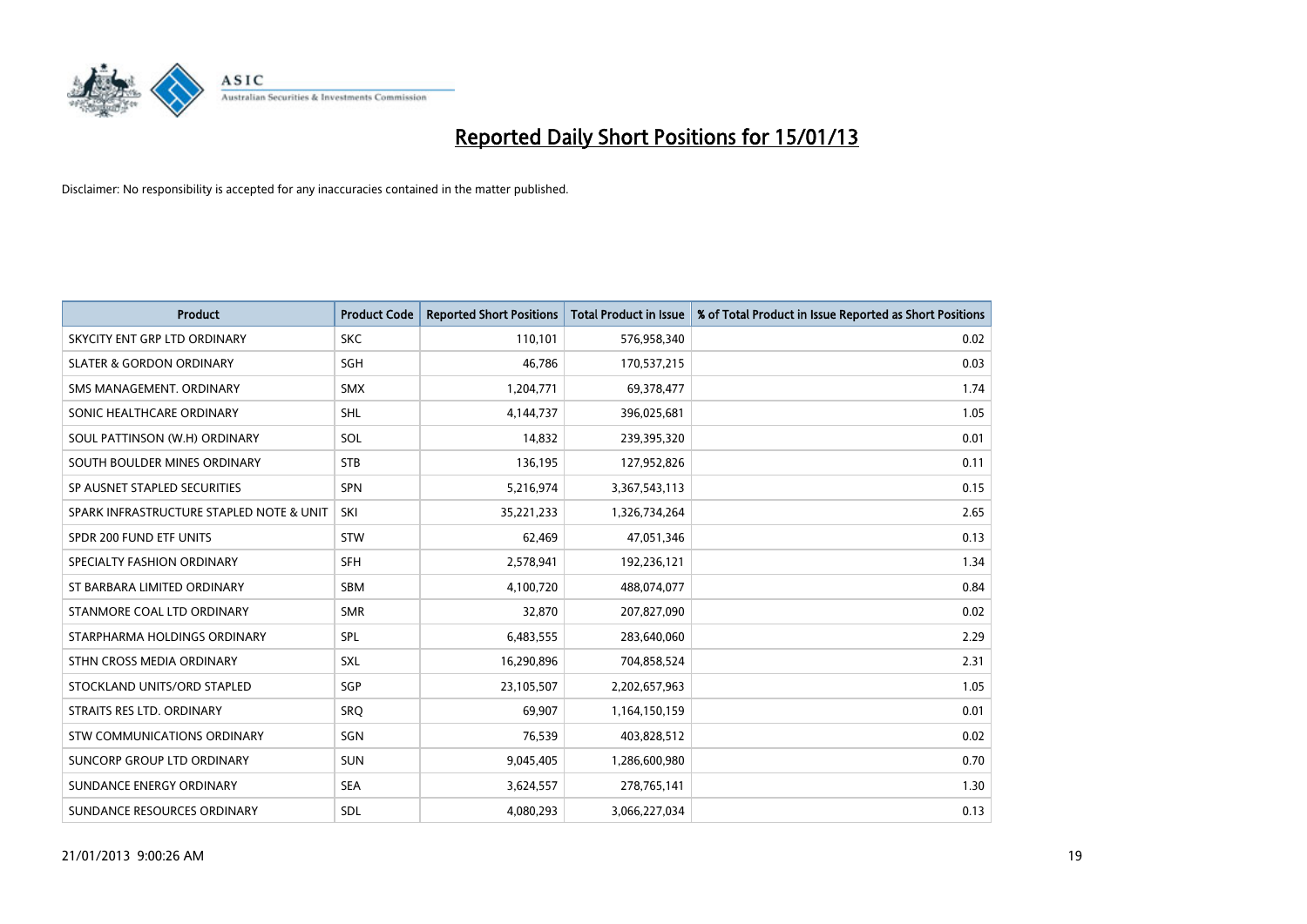

| <b>Product</b>                       | <b>Product Code</b> | <b>Reported Short Positions</b> | <b>Total Product in Issue</b> | % of Total Product in Issue Reported as Short Positions |
|--------------------------------------|---------------------|---------------------------------|-------------------------------|---------------------------------------------------------|
| SUNLAND GROUP LTD ORDINARY           | <b>SDG</b>          | 114,252                         | 189,417,674                   | 0.06                                                    |
| SUPER RET REP LTD ORDINARY           | <b>SUL</b>          | 653,636                         | 196,382,811                   | 0.33                                                    |
| SYD AIRPORT STAPLED US PROHIBIT.     | SYD                 | 8,154,648                       | 1,861,210,782                 | 0.44                                                    |
| SYRAH RESOURCES ORDINARY             | <b>SYR</b>          | 18,252                          | 134,867,089                   | 0.01                                                    |
| <b>TABCORP HOLDINGS LTD ORDINARY</b> | <b>TAH</b>          | 13,350,800                      | 734,015,737                   | 1.82                                                    |
| TANAMI GOLD NL ORDINARY              | <b>TAM</b>          | 201,949                         | 261,132,677                   | 0.08                                                    |
| TAP OIL LIMITED ORDINARY             | <b>TAP</b>          | 447,668                         | 241,295,311                   | 0.19                                                    |
| TASSAL GROUP LIMITED ORDINARY        | <b>TGR</b>          | 70,624                          | 146,304,404                   | 0.05                                                    |
| TATTS GROUP LTD ORDINARY             | <b>TTS</b>          | 6,723,524                       | 1,386,103,541                 | 0.49                                                    |
| <b>TECHNOLOGY ONE ORDINARY</b>       | <b>TNE</b>          | 48,833                          | 306,620,955                   | 0.02                                                    |
| TELECOM CORPORATION ORDINARY         | <b>TEL</b>          | 6,590,209                       | 1,824,673,847                 | 0.36                                                    |
| <b>TELSTRA CORPORATION, ORDINARY</b> | <b>TLS</b>          | 21,536,029                      | 12,443,074,357                | 0.17                                                    |
| TEN NETWORK HOLDINGS ORDINARY        | <b>TEN</b>          | 135,682,544                     | 2,312,328,771                 | 5.87                                                    |
| TERANGA GOLD CORP CDI 1:1            | <b>TGZ</b>          | 206,934                         | 174,121,625                   | 0.12                                                    |
| TEXON PETROLEUM LTD ORDINARY         | <b>TXN</b>          | 70,615                          | 245,339,848                   | 0.03                                                    |
| THE REJECT SHOP ORDINARY             | <b>TRS</b>          | 2,567,209                       | 26,092,220                    | 9.84                                                    |
| THORN GROUP LIMITED ORDINARY         | <b>TGA</b>          | 739,169                         | 146,784,042                   | 0.50                                                    |
| TIGER RESOURCES ORDINARY             | <b>TGS</b>          | 2,115,905                       | 673,470,269                   | 0.31                                                    |
| TOLL HOLDINGS LTD ORDINARY           | <b>TOL</b>          | 33,644,627                      | 717,133,875                   | 4.69                                                    |
| TOX FREE SOLUTIONS ORDINARY          | <b>TOX</b>          | 923.396                         | 115,989,858                   | 0.80                                                    |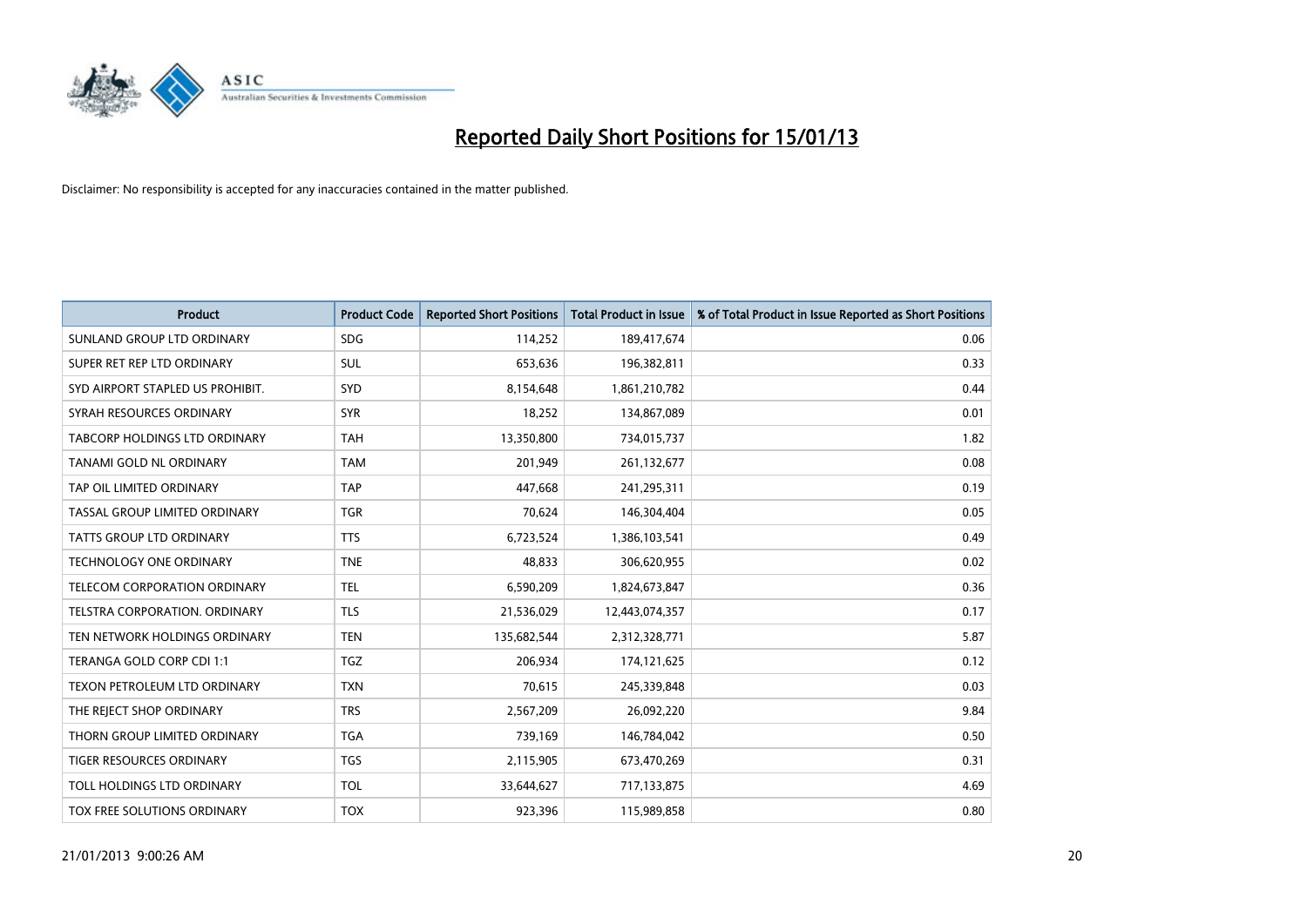

| <b>Product</b>                         | <b>Product Code</b> | <b>Reported Short Positions</b> | <b>Total Product in Issue</b> | % of Total Product in Issue Reported as Short Positions |
|----------------------------------------|---------------------|---------------------------------|-------------------------------|---------------------------------------------------------|
| TPG TELECOM LIMITED ORDINARY           | <b>TPM</b>          | 2,998,012                       | 793,808,141                   | 0.38                                                    |
| TRADE ME GROUP ORDINARY                | <b>TME</b>          | 657,252                         | 396,017,568                   | 0.17                                                    |
| TRANSFIELD SERVICES ORDINARY           | <b>TSE</b>          | 4,790,471                       | 512,457,716                   | 0.93                                                    |
| TRANSPACIFIC INDUST. ORDINARY          | <b>TPI</b>          | 8,185,987                       | 1,578,563,490                 | 0.52                                                    |
| TRANSURBAN GROUP TRIPLE STAPLED SEC.   | <b>TCL</b>          | 6,235,324                       | 1,478,639,966                 | 0.42                                                    |
| TREASURY WINE ESTATE ORDINARY          | <b>TWE</b>          | 18,030,496                      | 647,227,144                   | 2.79                                                    |
| TROY RESOURCES LTD ORDINARY            | <b>TRY</b>          | 42,418                          | 91,318,649                    | 0.05                                                    |
| UGL LIMITED ORDINARY                   | <b>UGL</b>          | 6,545,588                       | 166,315,038                   | 3.94                                                    |
| UXC LIMITED ORDINARY                   | <b>UXC</b>          | 1,264,330                       | 308,056,885                   | 0.41                                                    |
| <b>VENTURE MINERALS ORDINARY</b>       | <b>VMS</b>          | 227,760                         | 287,320,170                   | 0.08                                                    |
| VIRGIN AUS HLDG LTD ORDINARY           | <b>VAH</b>          | 55,981,851                      | 2,455,775,111                 | 2.28                                                    |
| <b>VOCUS COMMS LTD ORDINARY</b>        | <b>VOC</b>          | 81,402                          | 77,111,341                    | 0.11                                                    |
| <b>WATPAC LIMITED ORDINARY</b>         | <b>WTP</b>          | 8,701                           | 184,332,526                   | 0.00                                                    |
| <b>WDS LIMITED ORDINARY</b>            | <b>WDS</b>          | 7                               | 144,740,614                   | 0.00                                                    |
| WEBIET LIMITED ORDINARY                | <b>WEB</b>          | 199,556                         | 78,010,374                    | 0.26                                                    |
| WESFARMERS LIMITED ORDINARY            | <b>WES</b>          | 28,717,646                      | 1,006,650,182                 | 2.85                                                    |
| WESFARMERS LIMITED PARTIALLY PROTECTED | <b>WESN</b>         | 39,485                          | 150,543,416                   | 0.03                                                    |
| WESTERN AREAS NL ORDINARY              | <b>WSA</b>          | 13,311,362                      | 192,893,794                   | 6.90                                                    |
| WESTERN DESERT RES. ORDINARY           | <b>WDR</b>          | 367,752                         | 360,853,631                   | 0.10                                                    |
| WESTFIELD GROUP ORD/UNIT STAPLED SEC   | <b>WDC</b>          | 6,285,302                       | 2,228,403,362                 | 0.28                                                    |